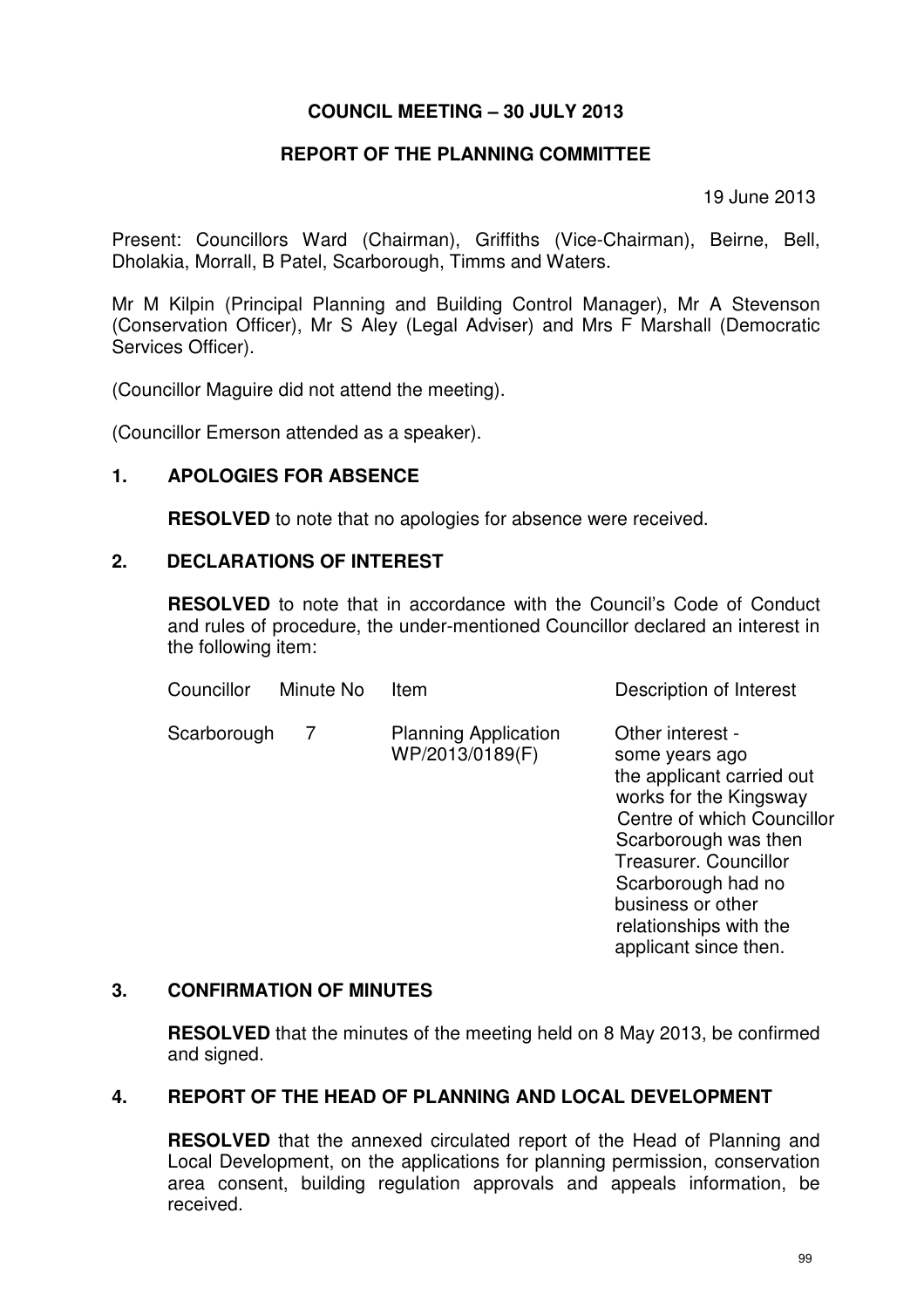### **5. PLANNING APPLICATION WP/2012/0296(FM) – JOHN PARKINS AND COMPANY LIMITED, 200 DODDINGTON ROAD, WELLINGBOROUGH**

The annexed circulated report of the Head of Planning and Local Development was received, on planning application WP/2012/0296(FM), for a residential development of 50 dwellings, landscaping, roads and sewers. All housing association plots – changes to layout and design in response to various consultation responses at John Parkins and Company Limited, 200 Doddington Road, Wellingborough for Mr O Boundy (Metropolitan Housing Trust).

The report detailed the proposal, description of the site, the planning history, relevant planning policies, outcome of consultations and an assessment of the proposal.

 The Head of Planning and Local Development recommended that planning permission be granted subject to the conditions set out in the report.

 The Site Viewing Group visited the site on 18/06/2013, and a record of the visit was set out in the circulated notes.

A request to address the meeting had been received from the developer.

 The Chairman allowed the speaker to address the meeting for a maximum of 3 minutes.

 Having heard the views of the speaker and taking account of the officer's report, the Chairman invited the committee to determine the application.

 Councillor Griffiths was disappointed that Ward Councillors had not been consulted about the plans for the site and had concerns about the over massing on the site. He also had strong reservations of potential flooding in Spur Road and felt more landscaping and green space should be created on the site. Several Councillors reiterated the comments of Councillor Griffiths.

 It was moved by Councillor Bell and seconded by Councillor Dholakia that planning permission be deferred and the developer re-submit a more appropriate scheme for the site.

 On being put to the vote, the motion was agreed by 8 votes to 2 votes to defer the application.

**RESOLVED** that the planning permission be deferred and the developer resubmit a more appropriate scheme for the site.

### **6. PLANNING APPLICATION WP/2012/0482(FM) – LAND ADJACENT TO CORN MILL CLOSE, IRTHLINGBOROUGH ROAD, WELLINGBOROUGH**

The annexed circulated report of the Head of Planning and Local Development was received, including late correspondence, on planning application WP/2012/0482(FM), for the construction of 13 dwellings, 6 affordable and 7 private with associated road – amended plans at land adjacent to Corn Mill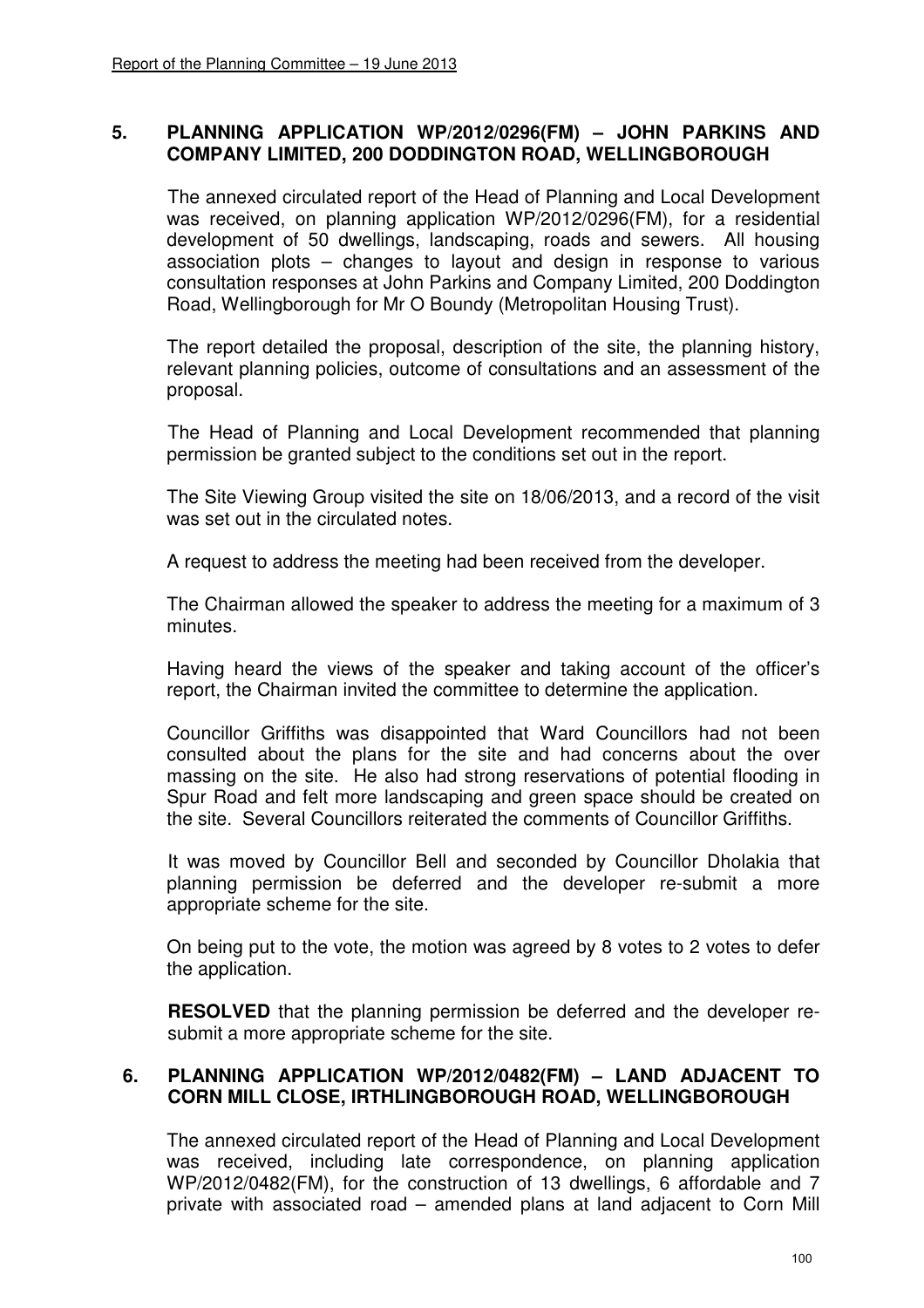Close, Irthlingborough Road, Wellingborough for Mr P Hughes (Mayfair Holdings).

 The report detailed the proposal, description of the site, the planning history, relevant planning policies, outcome of consultations and an assessment of the proposal.

 The Head of Planning and Local Development recommended that planning permission be granted subject to the negotiation of a Section 106 Agreement for money for highway works and an administration fee and also subject to the conditions set out in the report.

 The Site Viewing Group visited the site on 18/06/2013, and a record of the visit was set out in the circulated notes.

 Requests to address the meeting had been received from the agent and Councillor Emerson (Ward Councillor).

 The Chairman allowed the speaker to address the meeting for a maximum of 3 minutes and the Ward Councillor 5 minutes. The committee was then given the opportunity to ask questions of clarification.

 Having heard the views of the speakers and taking account of the officer's report, the Chairman invited the committee to determine the application.

 It was proposed by Councillor Morrall and seconded by Councillor Scarborough that the application be approved.

On being put to the vote, this was carried by 9 votes.

 **RESOLVED** that the planning application be approved subject to the negotiation of a Section 106 Agreement for money for highway works and an administration fee and also subject to the following conditions:

- 1. The development shall be begun not later than the expiration of three years beginning with the date of this permission.
- 2. Before development is commences representative samples of all external facing and roofing materials shall be submitted to and approved in writing by the local planning authority. The development shall be carried out using the approved materials.
- 3. Before development commences a scheme for screen fencing/walling shall be submitted to the local planning authority for approval in writing. The approved scheme shall be implemented to the satisfaction of the local planning authority before the houses are first occupied.
- 4. Before development commences a landscape scheme shall be submitted to local planning authority for approval in writing. The scheme shall be implemented concurrently with the development and shall be completed not later than the first planting season following the substantial completion of the development. Any trees and shrubs removed, dying, being severely damaged or becoming seriously diseased within five years of planting shall be replaced by trees and shrubs of similar size and species to those originally required to be planted or other species as may be agreed.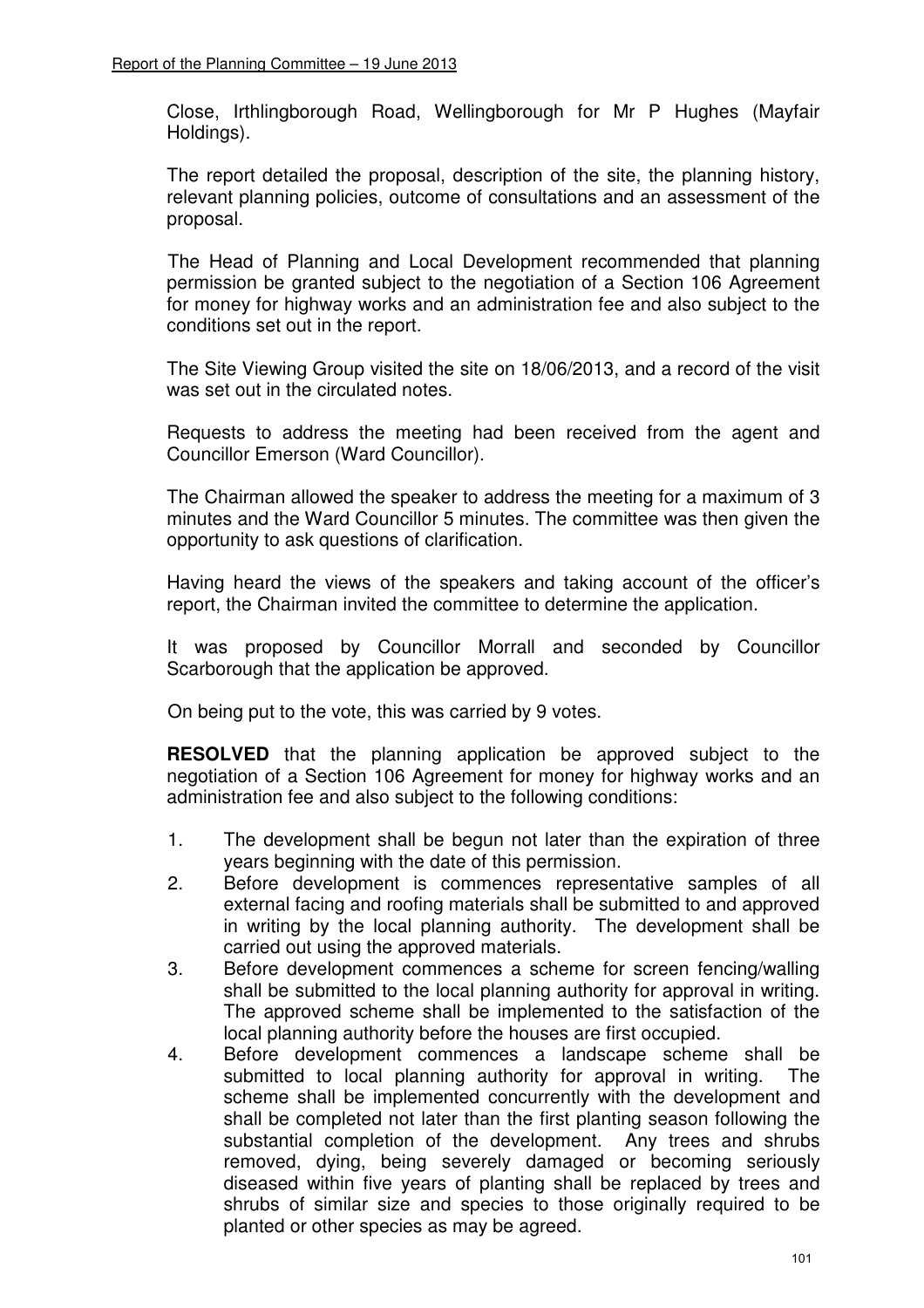- 5. Before development commences, and in connection with condition no. 4 above, a landscape management plan including management responsibilities and maintenance schedules for all landscape areas, other than domestic gardens, shall be submitted to the local planning authority for approval in writing. The landscape management plan shall be carried out as approved.
- 6. Before development commences details of the permeable hard surfaced areas shall be submitted to the local planning authority for approval in writing. The development shall be carried out in accord with the approved details.
- 7. No development shall take place within the area indicated before the applicant, their agents or successors in title, has secured the implementation of a programme of work in accordance with a written scheme of investigation which has been submitted to the local planning authority for approval in writing.
- 8. Before any dwelling is occupied the highway improvement works illustrated on plan no. SR.13.05.13 Rev B shall be completed to the satisfaction of the local planning authority.
- 9. Notwithstanding the provisions of the Town and Country Planning (General Permitted Development) Order 1995 (or any order revoking and re-enacting that Order with or without modification) the hereby approved dwellings shall not be extended without the express planning permission of the local planning authority.
- 10. Notwithstanding the provisions of the Town and Country Planning (General Permitted Development) Order 1995 (or any order revoking and re-enacting that Order with or without modification), no outbuildings or structures shall be erected in the residential curtilages without the express planning permission of the local planning authority.
- 11. Notwithstanding the provisions of the Town and Country Planning (General Permitted Development) Order 1995 (or any order revoking and re-enacting that Order with or without modification) no new windows shall be inserted above ground floor level without the express planning permission of the local planning authority.
- 12. Before the development is first occupied vehicle to vehicle visibility of 2.4m x 43m must be provided and maintained on both sides of the junction of the access road with Irthlingborough Road.
- 13. The first 5m of driveways and access ways in the rear of the public highway shall be constructed of a hard surfaced permeable material.
- 14. The development permitted by this planning permission shall be carried out in accordance with the approved Flood Risk Assessment (FRA) (JPP Consulting Civil and Structural Engineers, reference F-FRA-Q6242PP-01-A, of November 2012). Mitigation measures shall be fully implemented prior to occupation and subsequently in accordance with the timing/phasing arrangements embodied within the scheme, or within any other period as may subsequently be agreed, in writing, by the local planning authority.
- 15. If, during development, contamination not previously identified is found to be present at the site then no further development (unless otherwise agreed in writing with the local planning authority) shall be carried out until the developer has submitted a remediation strategy to the local planning authority detailing how this unsuspected contamination shall be dealt with and obtained written approval from the local planning authority. The remediation strategy shall be implemented as approved.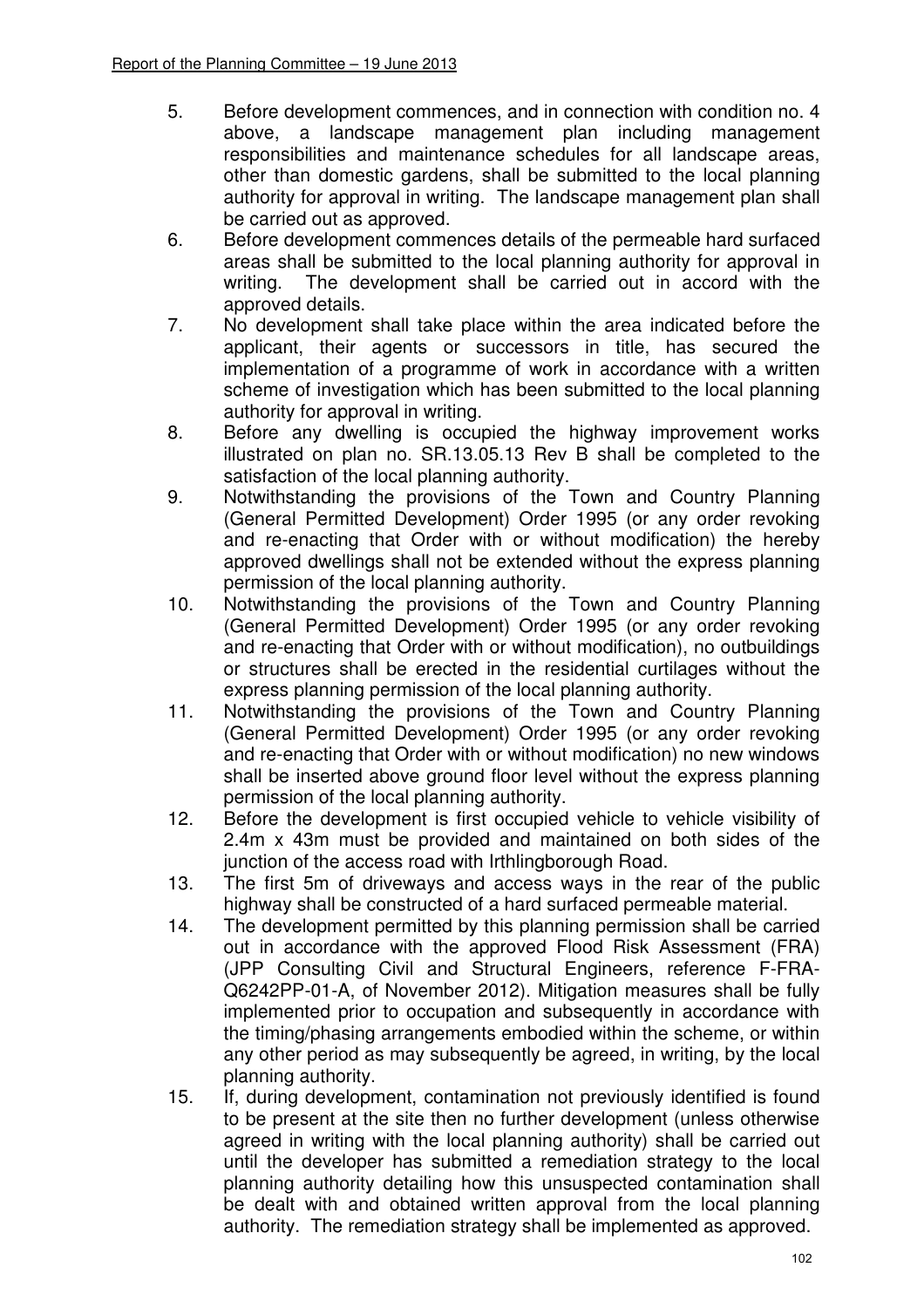- 16. Before development commences a scheme for the importation of 500mm of certified clean topsoil shall be submitted to the local planning authority for approval in writing. The development shall be carried out in accordance with the approved details.
- 17. No development shall commence until details of a scheme, including phasing, for the provision of mains foul water drainage on and off site has been submitted to and approved in writing by the local planning authority. No dwellings shall be occupied until the works have been carried out in accordance with the approved scheme.

### Reasons:

- 1. Required to be imposed pursuant to Section 51 of the Planning and Compulsory Purchase Act 2004.
- 2. In the interests of visual amenity.
- 3. In the interests of visual amenity, privacy and security.
- 4. In the interests of visual amenity and biodiversity.
- 5. To ensure the long term maintenance of the landscaped areas which are not in the control individual residential units.
- 6. In the interests of achieving sustainable urban drainage.<br>7. To ensure the features of archaeological interest are pro
- To ensure the features of archaeological interest are properly examined and recorded, in accordance with National Planning Policy Framework paragraph 141.
- 8. In the interests of highway safety.
- 9. In the interests of preventing overdevelopment of the site and protecting the amenities of the occupiers of the development.
- 10. In the interests of preventing overdevelopment of the site and protecting the amenities of the occupiers of the development.
- 11. In the interests of privacy.
- 12. In the interests of highway safety.
- 13. To prevent loose material being carried onto the public highway in the interests of highway safety.
- 14. To reduce the risk of flooding to the proposed development and future occupants.
- 15. To ensure that any unforeseen contamination encountered during development is dealt with in an appropriate manner. National Planning Policy Framework (NPPF) paragraph 109 states that the planning system should contribute to and enhance the natural and local environment by preventing both new and existing development from contributing to or being put at unacceptable risk from, or being adversely affected by unacceptable levels of water pollution. Government policy also states that planning policies and decisions should ensure that adequate site investigation information, prepared by a competent person, is presented (NPPF, paragraph 121).
- 16. In the interests of protecting human health.
- 17. To prevent flooding, pollution and detriment to public amenity through provision of suitable water infrastructure. In order to satisfy the above condition an adequate scheme would need to be submitted which demonstrates that there is (or will be prior to occupation) sufficient infrastructure capacity for the connection, conveyance, treatment and disposal of quantity and quality of water within the proposed phasing of development.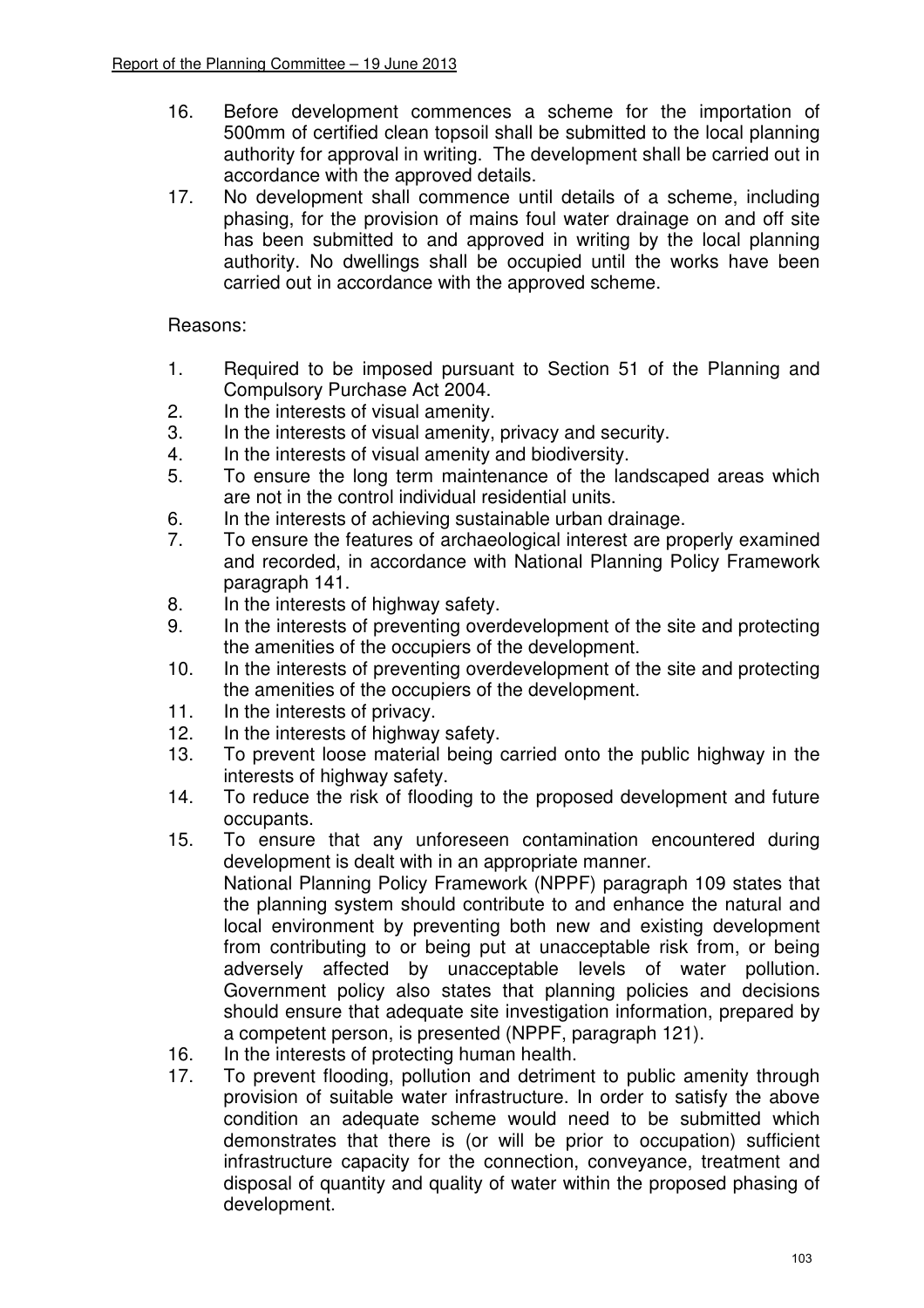### **7. PLANNING APPLICATION WP/2013/0189(F) – 5 EDINBURGH ROAD, WELLINGBOROUGH**

The annexed circulated report of the Head of Planning and Local Development was received, on planning application WP/2013/0189(F), for the removal of the existing garage and outbuilding and to build a new 3 bedroom, detached residential dwelling with off road parking for 2 vehicles to create new off road parking to 5 Edinburgh Road, Wellingborough for Mrs H Pittams.

 The Head of Planning and Local Development recommended that planning permission be granted subject to the conditions set out in the report.

 The Site Viewing Group visited the site on 18/06/2013, and a record of the visit was set out in the circulated notes.

 Requests to address the meeting had been received from an objector and the agent.

 The Chairman allowed the speakers to address the meeting for a maximum of 3 minutes. The committee was then given the opportunity to ask questions of clarification.

 Having heard the views of the speakers and taking account of the officer's report, the Chairman invited the committee to determine the application.

 Councillor Griffiths felt that the proposal would be out of place and did not fit in with the street scene. Councillor Scarborough said if this was approved it could set a dangerous precedent for future applications on this estate.

 It was proposed by Councillor Griffiths and seconded by Councillor Scarborough that the planning permission be refused due to street scene, loss of amenity and precedent.

 On being put to the vote, the motion was carried by 7 votes, with 2 against and 1 abstention.

**RESOLVED** that the planning permission be refused for the following reasons:

- 1. The proposed development by reasons of its position, massing, layout, appearance and scale would detrimentally harm the character and appearance of the area and would not respect and enhance the character of its surroundings. The proposed development is therefore considered to be in conflict with Policy 13 (h) 'General Sustainable Development Principles' of the North Northamptonshire Core Spatial Strategy and inconsistent with the National Planning Policy Framework [paragraphs 17, 56, 61, 63 and 64].
- 2. The proposed development by reason of its position, massing, layout, appearance and scale would detrimentally harm the living conditions of the occupiers of the neighbouring properties in relation to loss of light, loss of privacy and visual outlook being impaired by an oppressive and overbearing structure. The proposed development is therefore considered to be in conflict with Policy 13 (l) 'General Sustainable Development Principles' of the North Northamptonshire Core Spatial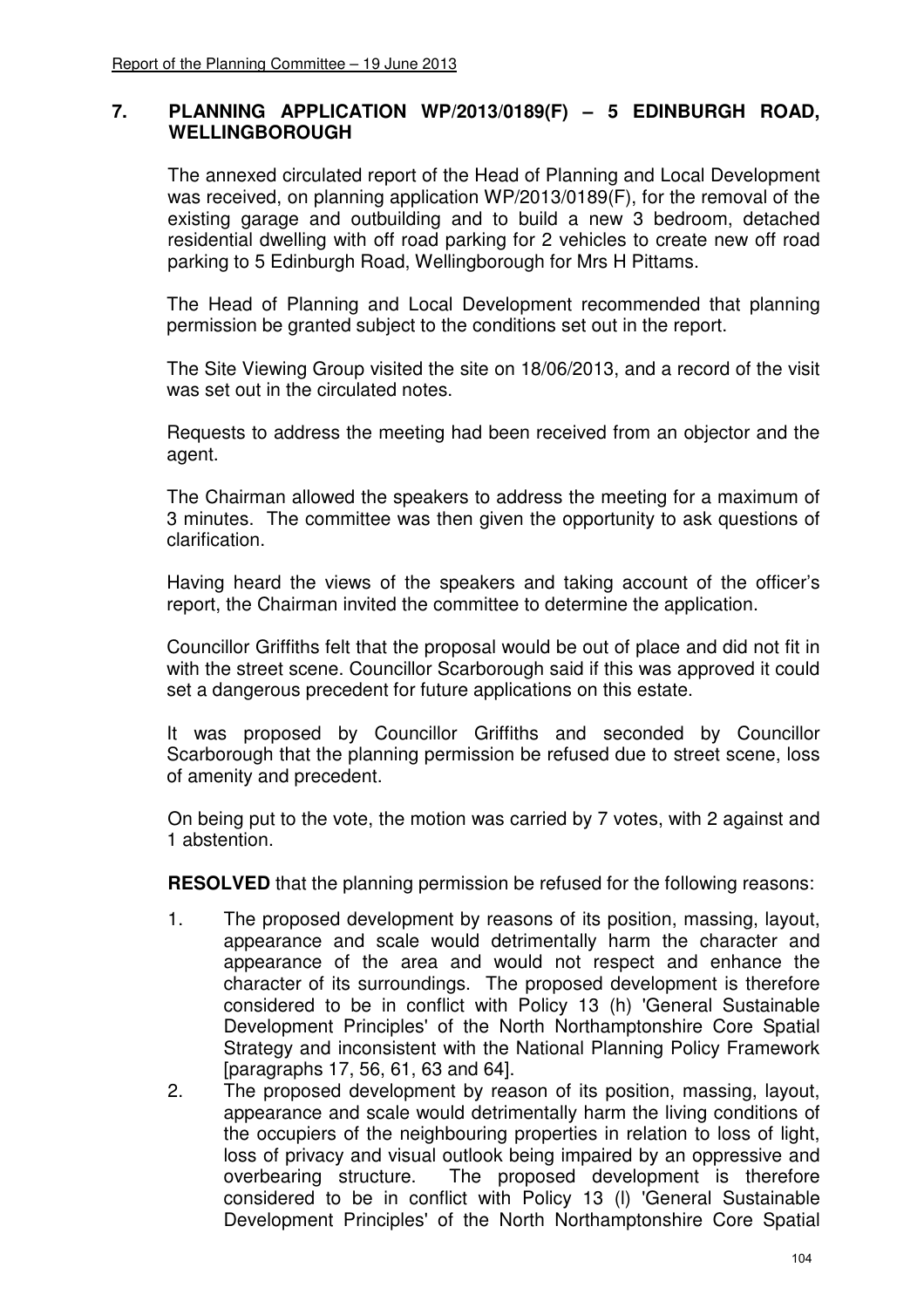Strategy and inconsistent with the National Planning Policy Framework [paragraphs 17 and 56].

## **8. PLANNING APPLICATION WP/2013/0162(F) – LAND AT BOZEAT GRANGE, LONDON ROAD, BOZEAT**

The annexed circulated report of the Head of Planning and Local Development was received, including late correspondence, on planning application WP/2013/0162(F), for the siting of a 80m anemometer mast for a temporary period of 2 years on land at Bozeat Grange, London Road, Bozeat for RWE Npower Renewables Limited.

 The report detailed the proposal, description of the site, the planning history, relevant planning policies, outcome of consultations and an assessment of the proposal.

 The Head of Planning and Local Development recommended that planning permission be approved subject to the condition set out in the report.

A request to address the meeting had been received from the developer.

 The Chairman allowed the speaker to address the meeting for a maximum of 3 minutes. The committee was then given the opportunity to ask questions of clarification.

 Having heard the views of the speaker and taking account of the officer's report, the Chairman invited the committee to determine the application.

 It was proposed by Councillor Waters and seconded by Councillor Morrall that planning permission be granted but at the request of the developer, the expiry date referred to in the condition be changed to 8 July 2015, to take into account the time for the work to be carried out.

On being put to the vote, the motion was carried unanimously.

**RESOLVED** that planning permission be approved subject to the following condition:

This permission shall expire on 8 July 2015.

Reason:

The development is not appropriate as a permanent feature.

### **9. PLANNING APPLICATION WP/2013/0236(C) – REDWELL INFANT SCHOOL, BARNWELL ROAD,WELLINGBOROUGH**

The annexed circulated report of the Head of Planning and Local Development, was received on planning application WP/2013/0236(C), for the installation of a double mobile classroom at Redwell Infant School, Barnwell Road, Wellingborough for Mrs L Currie (Property Asset Management).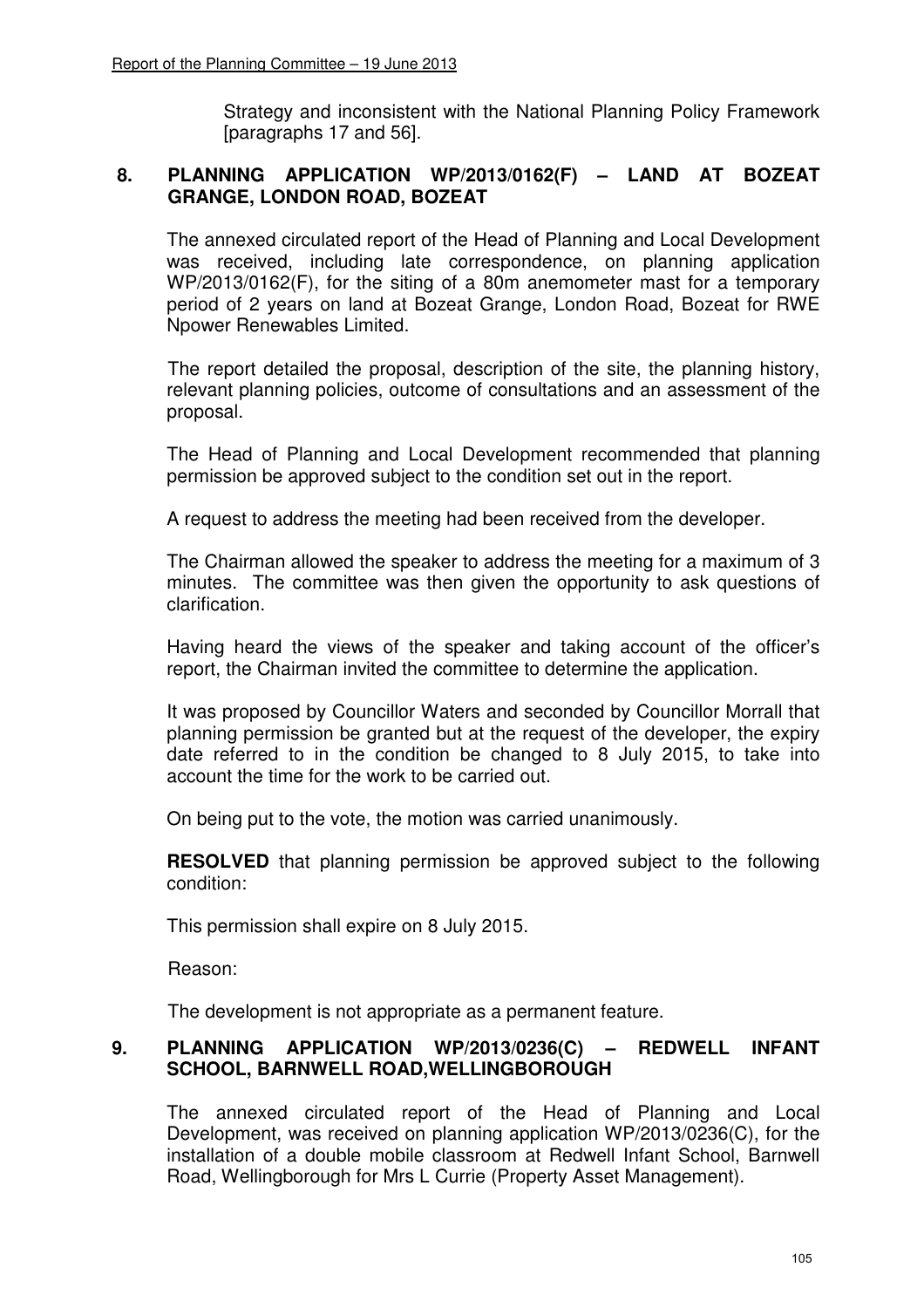The report detailed the proposal, description of the site, the planning history, relevant planning policies, outcome of consultations and an assessment of the proposal.

 The Head of Planning and Local Development recommended that the County Council be advised that no objections be raised to this proposal.

 It was proposed by Councillor Morrall and seconded by Councillor Scarborough that the County Council be advised that no objections be raised to this proposal.

**RESOLVED** that no objections be raised to this proposal.

## **10. APPLICATION OUTSIDE THE BOROUGH**

## **1. WP/2013/0206(OB)**

The annexed circulated report of the Head of Planning and Local Development was received on planning application WP/2013/0206(OB), for the installation of 77m (to tip) 3 blade wind turbine at White Lodge Farm, Kettering Road, Walgrave for Caroline Louise Farms Limited.

 The report set out details of the proposal, a description of the site, the planning history, relevant planning policies and an assessment of the proposal.

 The Head of Planning and Local Development recommended that the County Council be advised that no objections be raised to this proposal.

 It was proposed by Councillor Beirne and seconded by Councillor Morrall that the County Council be advised that no objections be raised to this proposal.

**RESOLVED** that no objections be raised to this proposal.

## **2. WP/2013/0080(C)**

The annexed circulated report of the Head of Planning and Local Development was received on planning application WP/2013/0080(C), for the expansion of school to form entry, including extension over existing ground floor classroom block resulting in an additional 3 classrooms, DT specialist classroom, toilets and ancillary spaces at Victoria Primary School, Finedon Road, Wellingborough for Northamptonshire County Council.

The report set out details of the proposal, a description of the site, the planning history, relevant planning policies and an assessment of the proposal.

**RESOLVED** to note that this was approved by Northamptonshire County Council on 23/05/2013 subject to the following condition:

The development to which this permission relates must be begun not later than the expiration of three years beginning with the date of this permission. Written notification of the date of commencement shall be sent to the County Planning Authority within seven days of such commencement.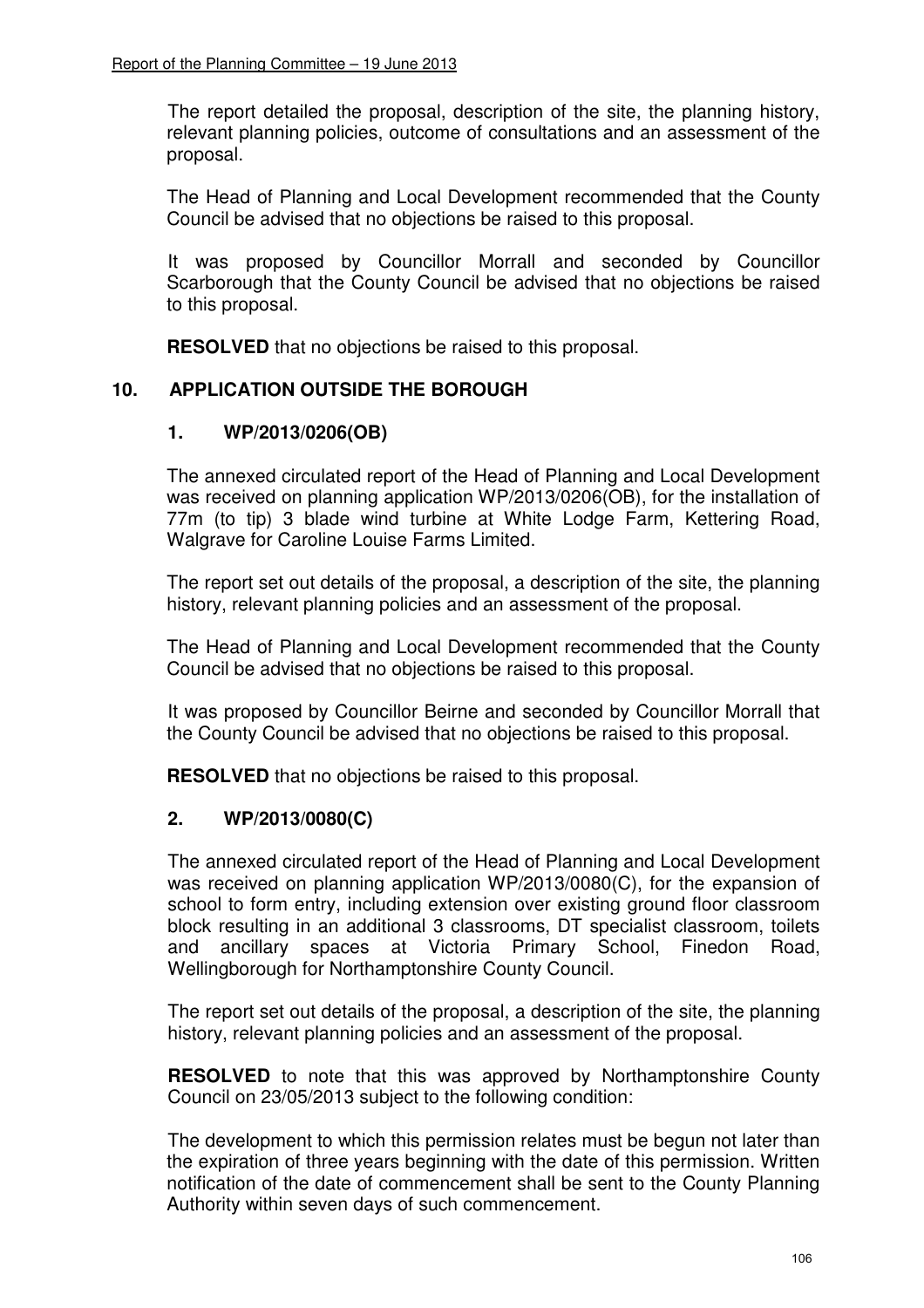### Reason:

To conform with the requirements of Section 91 of the Town and Country Planning Act 1990 as amended by the Planning and Compulsory Purchase Act 2004.

# **3. WP/2013/0132(C)**

The annexed circulated report of the Head of Planning and Local Development was received on planning application WP/2013/0132(C), for a variation of condition 2 to alter the design of the building and condition 12 to allow public and bank holiday working hours on planning permission 11/00088/WAS for the erection of a new building, plant and machinery and installation of a biomass fuelled power plant for 3 and 4 (Larner Pallets), Bevan Close, Wellingborough for Mr D McEwan (Larner Timber Recycling Limited).

 The report set out details of the proposal, a description of the site, the planning history, relevant planning policies and an assessment of the proposal.

**RESOLVED** to note that this was approved by Northamptonshire County Council on 23/05/2013 subject to the following condition:

This permission supersedes planning permission 11/00088/WAS.

The development hereby permitted shall be begun before 21 March 2017. Written notification of the date of commencement shall be sent to the Waste Planning Authority within seven days of such commencement.

Reason:

To comply with Section 91 of the Town and Country Planning Act 1990, as amended by the Planning and Compulsory Purchase Act 2004.

### **11. APPLICATIONS FOR PLANNING PERMISSION, BUILDING REGULATION APPROVALS AND APPEALS INFORMATION**

**RESOLVED** that the decisions on applications for planning permission and building regulation approvals determined by the Head of Planning and Local Development in accordance with delegated powers and appeal information as set out in the report of the Head of Planning and Local Development and received appeals, (Minute 4), be noted.

### **12. PLANNING APPEAL DECISION – LAND WEST OF HIGH STREET AND LAND OFF ALFRED STREET, IRCHESTER**

**RESOLVED** to note the annexed circulated decision letter dated 5 June 2013, in respect of 124 dwellings (including affordable homes) and a new medical centre, together with use of additional land for sport and recreation on land west of High Street, Irchester and land off Alfred Street, Irchester, which was dismissed.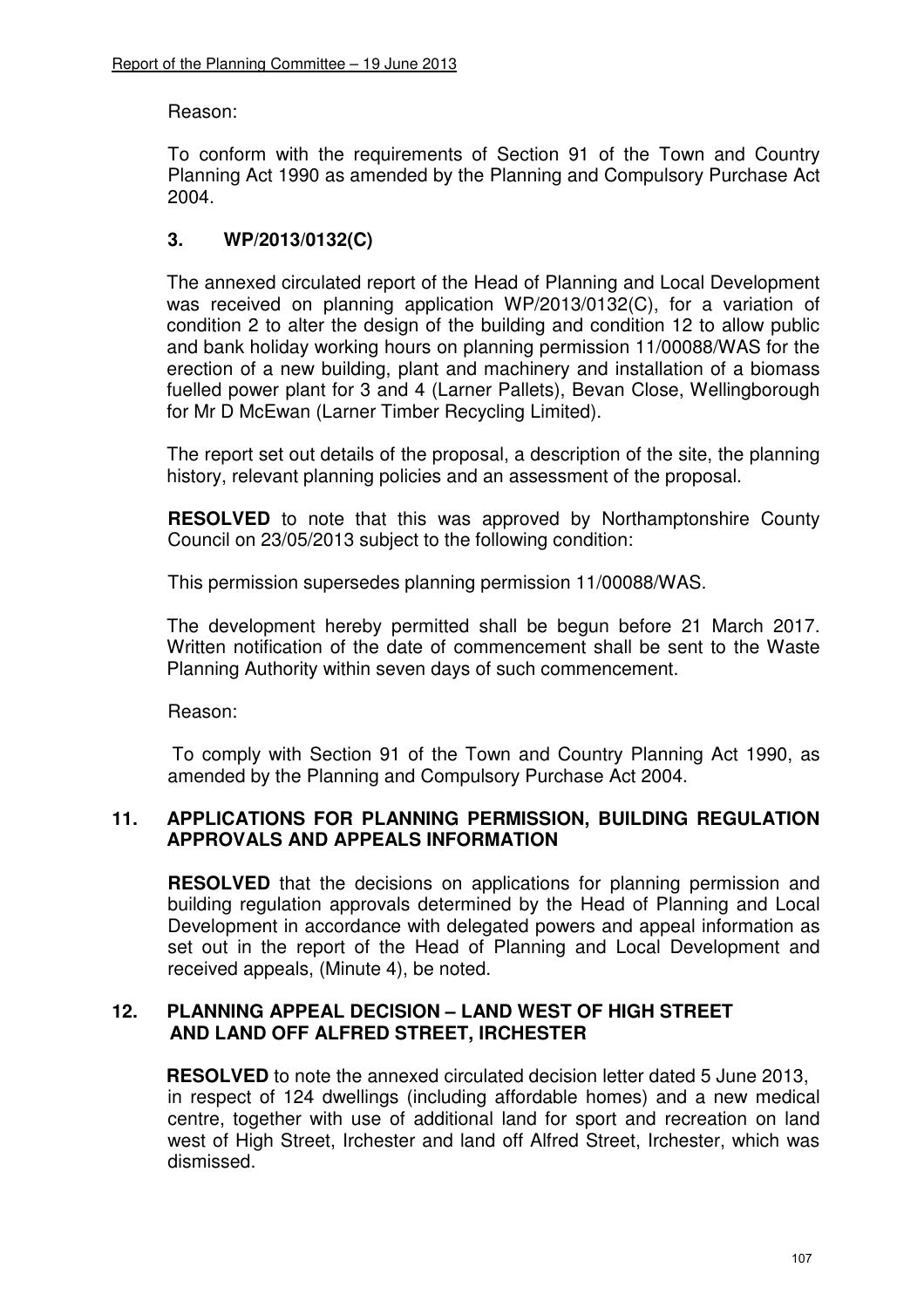On behalf of the committee, the Chairman felt delighted and vindicated in noting the outcome of the appeal. The Vice-Chairman congratulated Chris Stening and all those involved with 'Save Irchester Village' for a well organised campaign. The Council's Officers were also thanked for their help in connection with the appeal.

The meeting concluded at 8:15 pm.

Chairman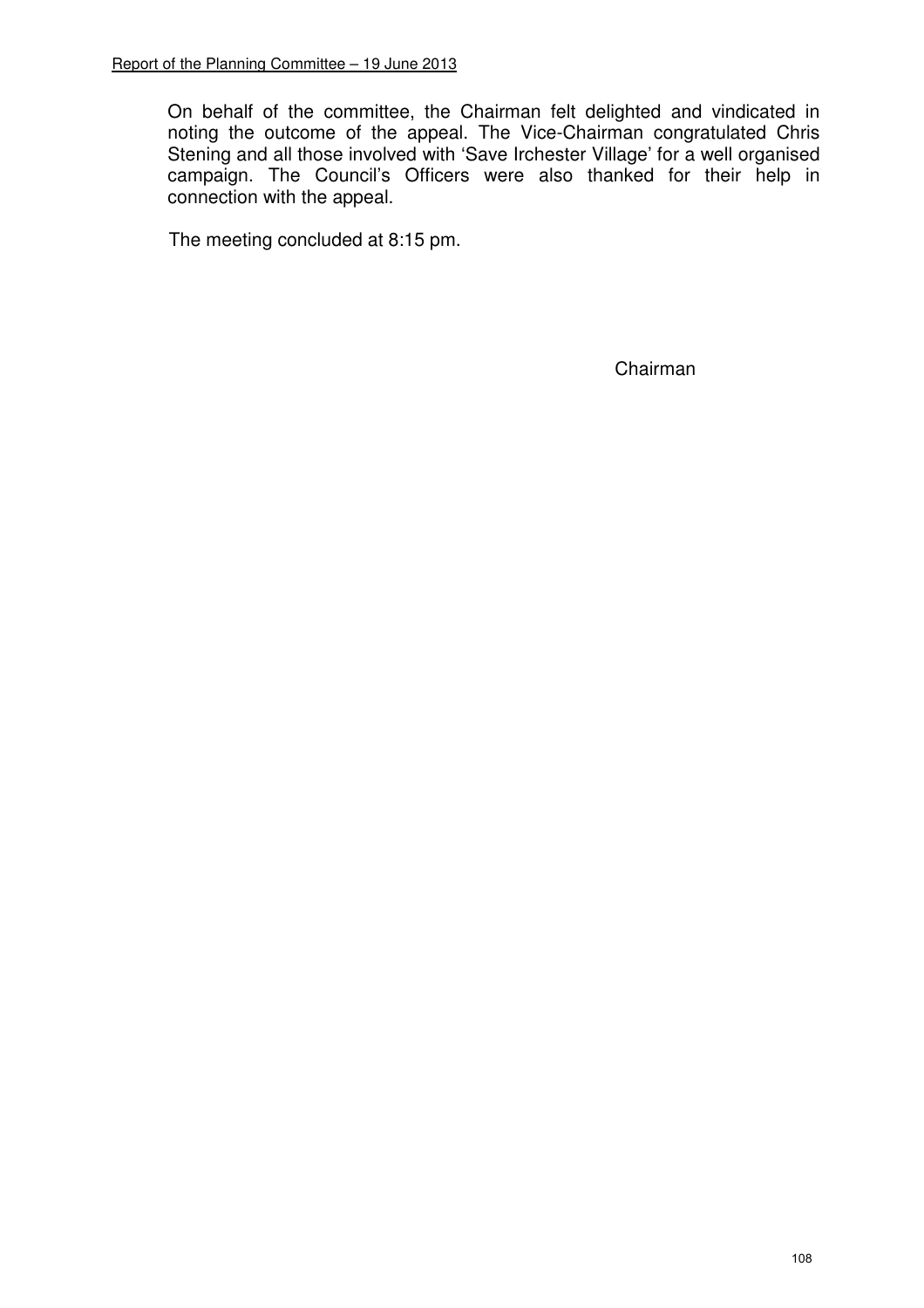### **COUNCIL MEETING – 30 JULY 2013**

#### **REPORT OF THE AUDIT COMMITTEE**

25 June 2013

Present: Councillor J Bailey (Chairman), Councillors Bell, Dholakia, Harrington, Henley and Simmons.

Also present: Mr R Micklewright (Director of Resources), Mr C Pittman (Head of Community and Committee Manager), Mrs L Elliott (Head of Finance), Mr M Watkins (CW Audit Services), Mrs S Knowles (Principal Accountancy Manager) and Miss E Davidson (Democratic Services Officer).

### 1. **APOLOGIES FOR ABSENCE**

**RESOLVED** to note that apologies for absence were received from Councillor Bass.

### 2. **DECLARATIONS OF INTEREST**

**RESOLVED** to note there were no declarations of interest received in respect of the agenda items specified in accordance with the code of conduct:

### 3. **CONFIRMATION OF MINUTES**

 **RESOLVED** that the minutes of the meeting held on 26 March 2013 be confirmed and signed.

### 4. **CHIEF INTERNAL AUDITOR'S ANNUAL REPORT 2012-13**

The annexed circulated report of the Chief Internal Auditor was received on the work of the internal audit service and provided members with an opinion about the levels of financial control within the authority over the specified period.

Section 3 of the report highlighted three areas where only moderate assurance could be given as to the controls in place: Housing Benefits overpayments recovery; creditor payments; and the ICT partnership with East Northamptonshire Council. Members raised concern over the progress made with ICT disaster recovery, which had been ongoing for a number of vears, and asked Mr Watkins to ensure that the matter was looked at again and also Mr Micklewright to raise those concerns at the next ICT board.

**RESOLVED** to note the report as part of the review of internal audit coverage and the internal audit annual opinion for 2012/13.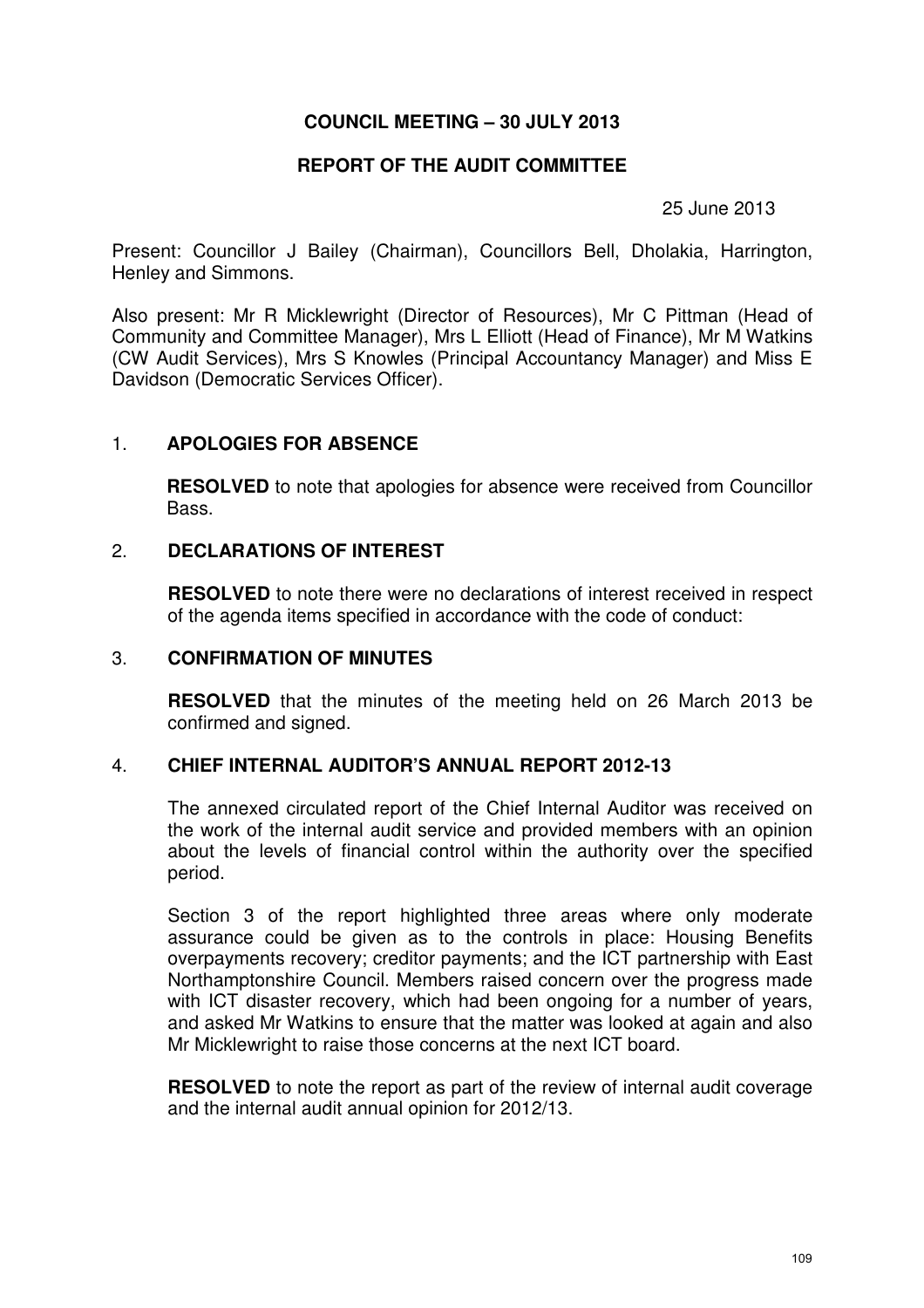### 5. **ANNUAL GOVERNANCE STATEMENT 2012-13**

The annexed circulated Annual Governance Statement was received by the committee on the review of the council's system of internal control. Section 4 of the Accounts and Audit Regulations 2011 require the council to conduct an annual review and the findings of that review must be considered by the Audit Committee.

The statement provided examples of the council's governance arrangements and had been updated in accordance with guidelines from the Chartered Institute of Public Finance and Accountancy (CIPFA).

**RESOLVED** to approve the Annual Governance Statement 2012-13.

### 6. **UNAUDITED STATEMENT OF ACCOUNTS 2012-13**

The annexed circulated report of the Director of Resources was received on the draft Statement of Accounts to be signed by the Director of Resources by 28 June 2013, and presented to the Audit Committee after completion of the audit in September 2013.

Whilst it was no longer a legal requirement for the committee to approve the draft statement, local policy remained to provide this to members for information purposes ahead of the final statement.

Mrs Elliott updated members on minor adjustments to the apportionment of creditors and debtors in sections 18 and 21 of the draft statement and the correction of a typographical error in the collection fund notes from a deficit to a surplus figure.

A member raised his concern about re-introduction of an asset to the investment property section (14). Mrs Knowles explained that the property had been incorrectly written out in the data cleansing process for 2011-12. The property was listed in a similar way to another asset at the time and was therefore believed to be a duplicate. Work to update the register showed a value for the property, hence its reintroduction. Mrs Elliott confirmed that external auditors were now completely satisfied with the new asset register and its integrity.

In reply to members' questions about why the bad debt provision had increased, Mrs Elliott clarified that tenants of property investment were taking longer to pay in the current climate; therefore debt was older. Mr Micklewright agreed to circulate a breakdown of the bad debt provision to members for further information on this point, as part of a briefing note to respond to other questions raised.

**RESOLVED** to note the content of the unaudited Statement of Accounts 2012-13.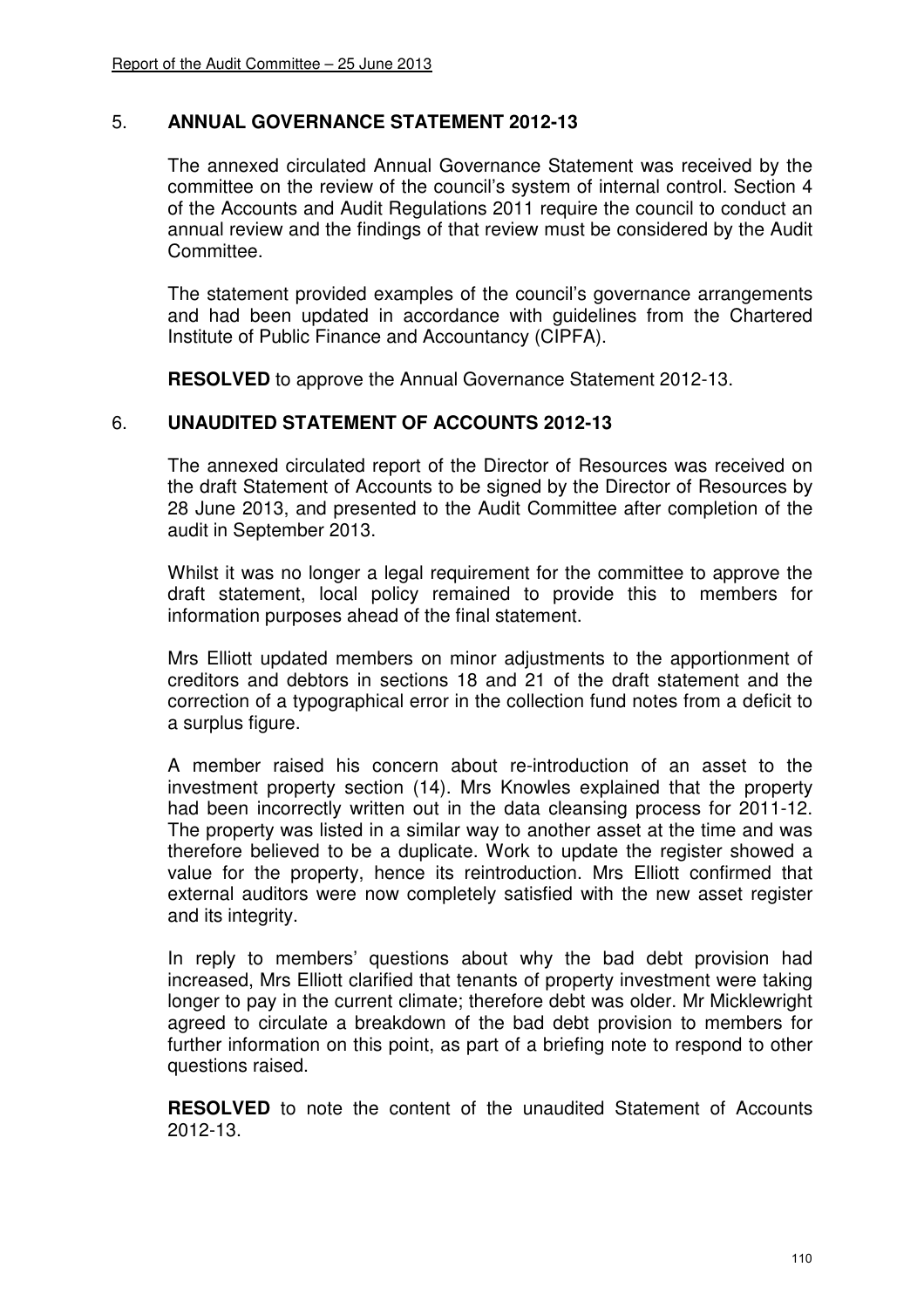The meeting concluded at 8:00pm.

Chairman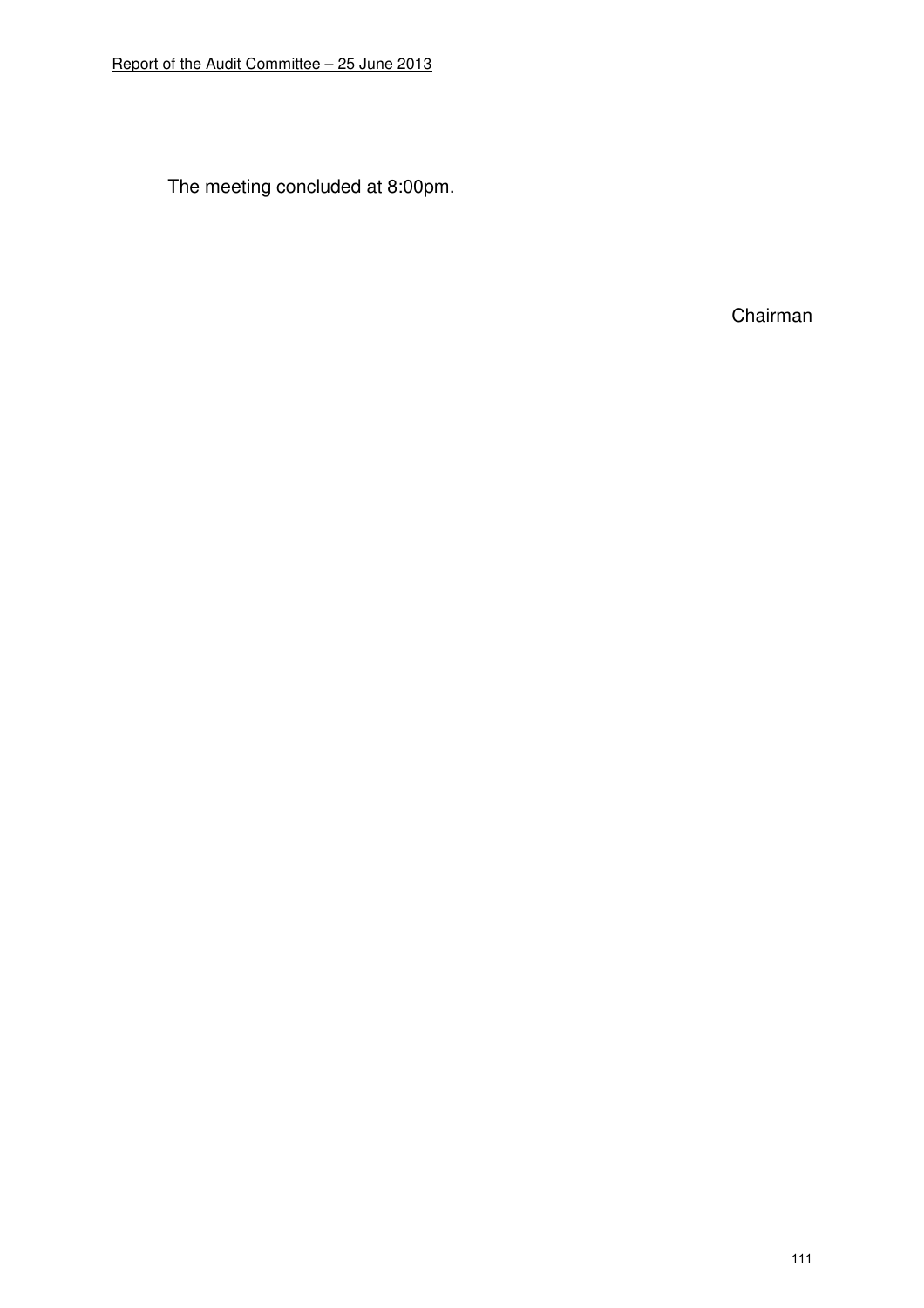### **COUNCIL MEETING – 30 JULY 2013**

#### **REPORT OF THE COMMUNITY COMMITTEE**

15 July 2013

Present: Councillors Morrall (Chairman), B Patel (Vice-Chairman), Ainge, Blackwell, Carr, Emerson, Higgins, M Patel, Simmons, V Waters and Watts.

Also present: Mr T Wright, Director of Services, Mr C Pittman, Head of Community, Mrs V Jessop, Principal Housing Manager, Mr C Culling, Assistant Principal Housing Officer, Ms A Morgan, Housing Development Officer, and Mr A Barron, Democratic Services Officer.

(Councillor G Lawman attended as an observer.)

### **1**. **APOLOGIES FOR ABSENCE**

**RESOLVED** to note that apologies for absence were received from Councillor Raymond.

### **2. DECLARATIONS OF INTEREST**

**RESOLVED** to note there were no declarations of interest received in respect of the agenda items specified in accordance with the code of conduct.

### **3. CONFIRMATION OF MINUTES**

The chairman requested an amendment to the minutes in relation to item 7 – 'Wellingborough Community Safety Update – Annual Review'. The minutes would record the committee's request that subsequent Community Safety Update reports would include statistics for the recording of hate crime.

**RESOLVED** that the minutes of the meeting held on 10 June 2013 be confirmed and signed.

### **4. NORTHAMPTONSHIRE WASTE PARTNERSHIP – SERVICE LEVEL AGREEMENT**

The annexed circulated report of the Director of Services was received to outline the requirement for all member authorities within the Northamptonshire Waste Partnership to enter into a revised Service Level Agreement for dealing with residual municipal waste within the county.

The Director of Services outlined to members that a new contract had commenced on 1 April 2013 and was necessary to continue with the treatment and disposal of residual municipal waste.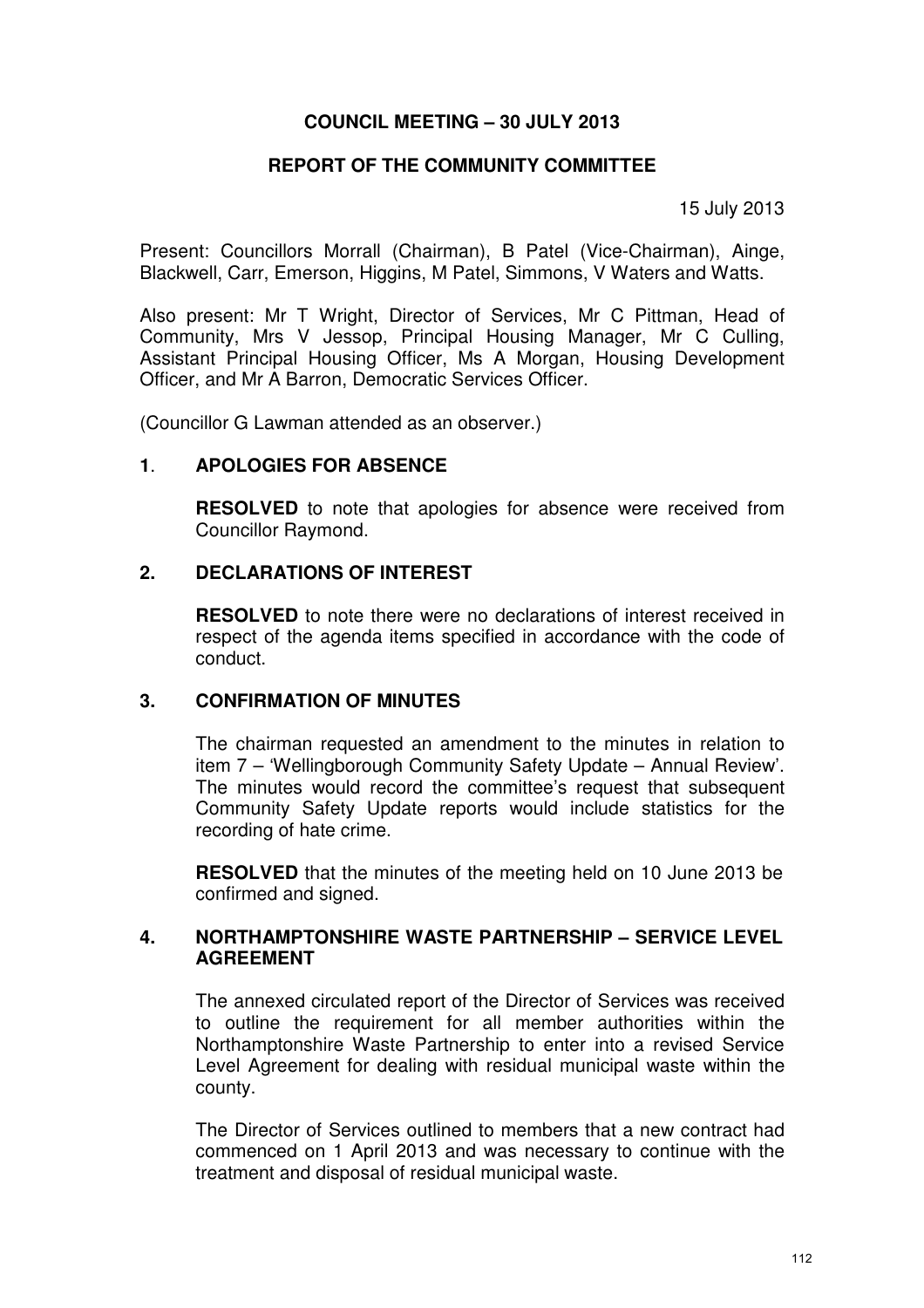Members were satisfied with the report and had no queries in accepting the proposed actions.

## **RESOLVED** to:

- (i) approve the Northamptonshire Service Level Agreement relating to Residual Waste
- (ii) authorise the Chairman of the Community Committee to sign the agreement on behalf of the Council.

### **5. AFFORDABLE HOUSING DEVELOPMENT REPORT**

The annexed circulated report of the Head of Planning and Local Development was received to inform members of the affordable housing developments that took place between 1 April 2012 and 31 March 2013.

 The Housing Development Officer outlined to members that seventy four affordable homes, across four sites, had recently been completed. A total of ninety one social and affordable rented homes and six shared ownership properties were currently being developed at a further five sites.

Members were informed that halfway through the 2011-2015 funding cycle a total investment of £17,743,381 had been secured for affordable housing in the borough, including over £15 million received from Registered Providers (RP's).

Members expressed concern with pressure on the waiting list for affordable homes. The Principal Housing Manager explained that, following changes to policy agreed by committee, those people already registered were being required to re-register. Members were assured that every attempt had been made to inform those on the register, especially the vulnerable clients, of the changes to the criteria and of the requirement to register again. Members heard that the service was confident that promotional activity for the register would give rise to an increase in the total numbers registered.

Members were informed of measures being taken by officers to increase the availability of shared ownership properties to better meet the needs of the community.

**RESOLVED** to note the delivery of affordable housing developments taking place in the borough from 1 April 2012 to 31 March 2013.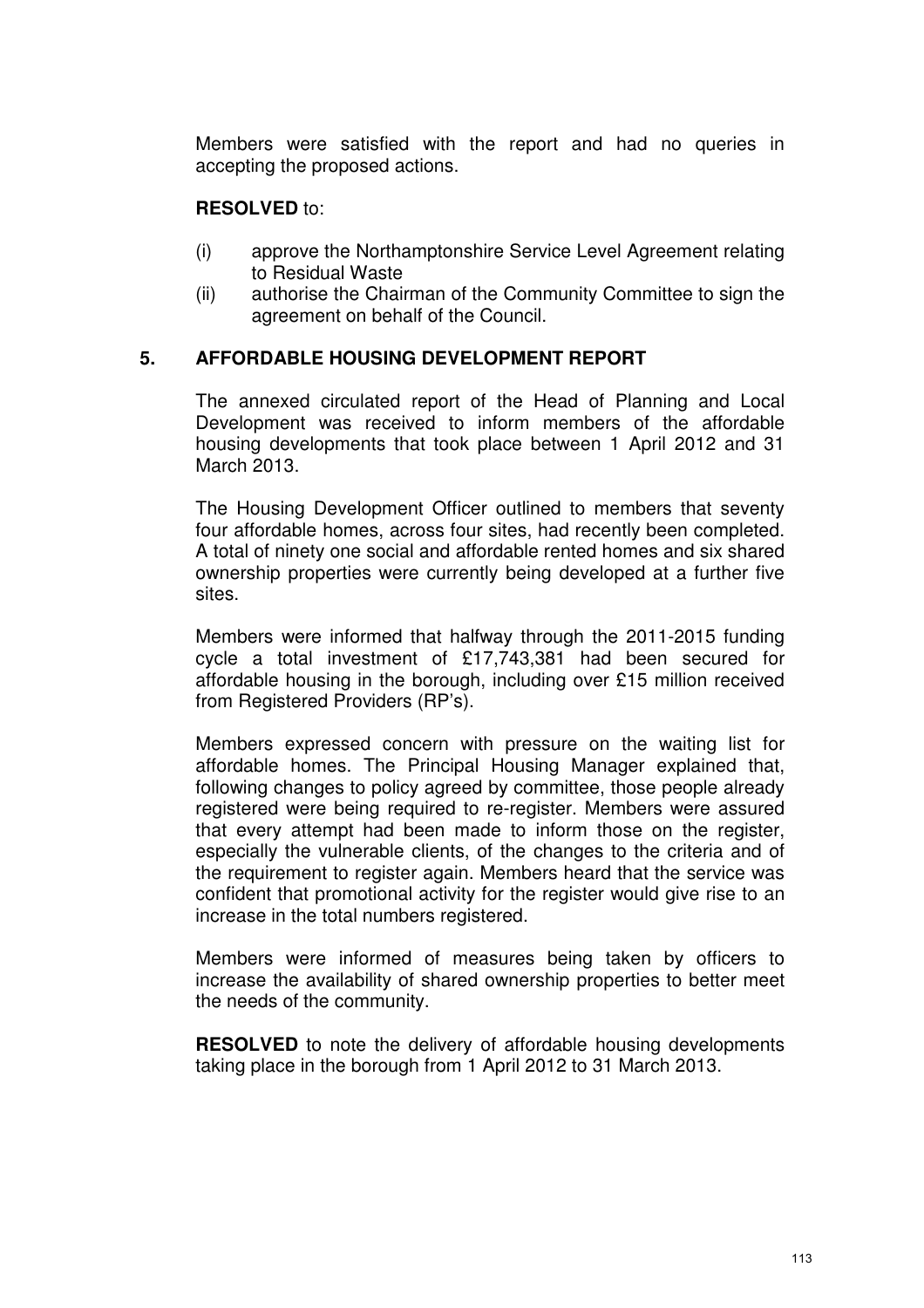## **6. PRIVATE SECTOR HOUSING POLICY**

The annexed circulated report of the Head of Planning and Local Development was received. The report sought approval to consult upon a series of proposed changes to private sector housing policy and to produce a single policy document amalgamating all of the council's individual private sector housing policies.

The report discussed proposed changes such as reducing the maximum Renovation Grant or Loan from £20,000 to £10,000 enabling the completion of a larger number of grants.

A discussion ensued and members were concerned about whether it was appropriate that the option to waive the requirement to repay a grant be delegated to the Head of Finance to expedite the decision and whether Disabled Facilities Grants should be subject to the availability of adequate council financial resources. This was agreed to be considered at the December 2013 Community Committee.

Members requested additions to the policy such as a definition of the Decent Homes Standard and future information such as the total number of private landlords that attend the Landlords' Forum.

Members expressed concern at the amount of private sector properties in the Borough that were estimated to not meet the Decent Homes Standard as recorded in 2010.

### **RESOLVED** to:

- (i) authorise officers to conduct consultation with interested parties in respect of the changes to the Private Sector Housing Policy listed in paragraph 6.1
- (ii) instruct officers to report the results of the consultation to the December 2013 meeting of the Community Committee
- (iii) note the amalgamation of all of the council's individual private sector housing policies into a single document.

## **7. ARMED FORCES COMMUNITY COVENANT ACTION PLAN**

The annexed report of the Director of Services was received to seek approval for a series of actions to deliver practical help and support to both current and past serving military personnel and their families, in order to deliver upon the commitment by the council to the Northamptonshire Armed Forces 'Community Covenant'.

 Members welcomed the report and thanked the Director of Services for his efforts combined with those of other officers across the county who have contributed to the policy. Members enquired about aspects such as expanding on the education and training of ex-service personnel.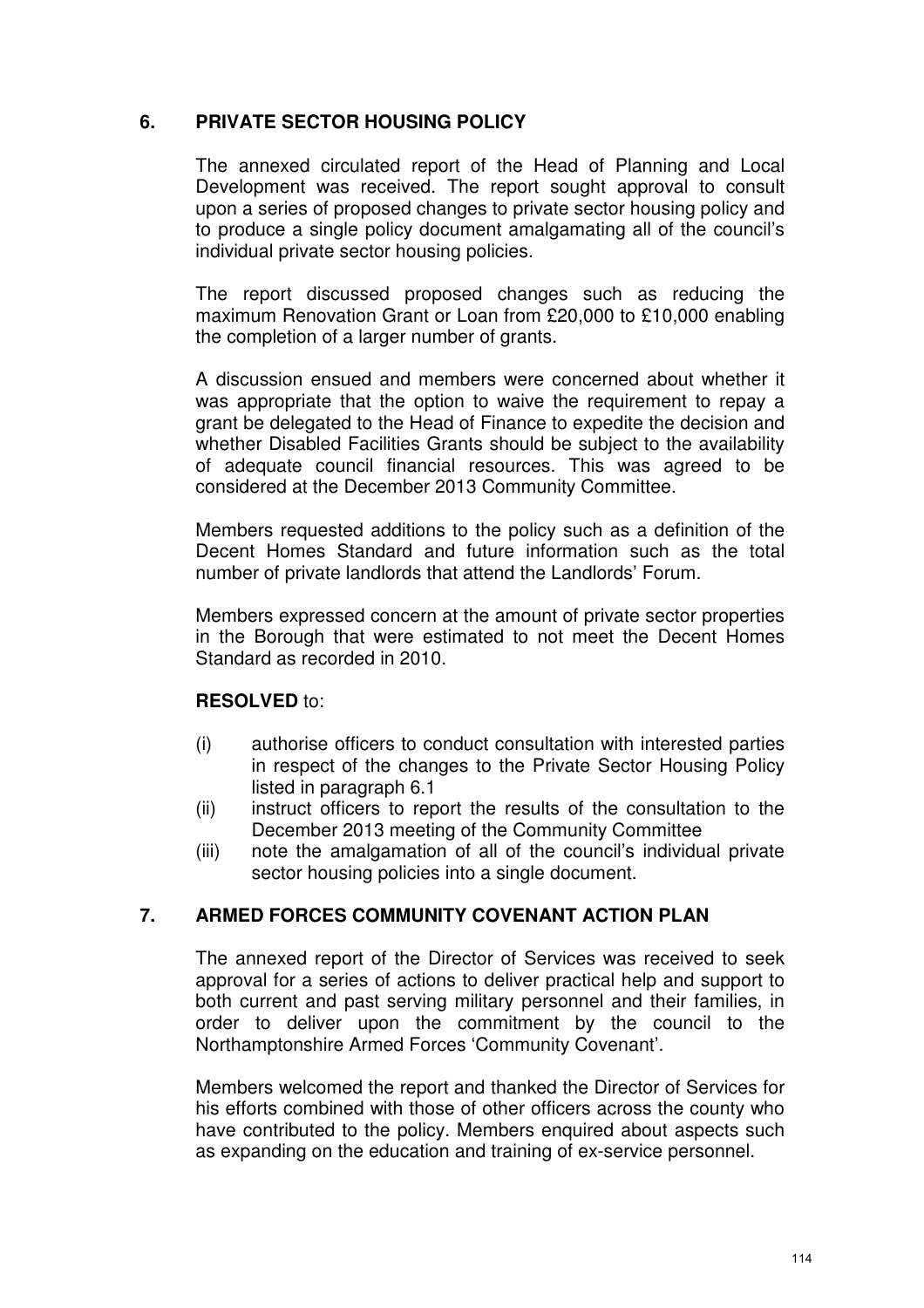Members were concerned to understand how serving and ex-armed forces personnel and their dependants would learn about the action plan. They were advised that the major armed forces charities would be the first point of contact for many seeking help and that these would, in turn, request support from the council. Members were advised that the action plan represented an outline of the principle areas of support that the council would provide and that more detail would be developed as the action plan was delivered.

 The Chairman moved an amendment to the resolution, requiring an annual report presented to the Community Committee. This amendment was agreed by the committee.

### **RESOLVED** to:

- (i) approve the actions proposed to deliver practical help and support to both current and serving military personnel and their families as detailed at appendix one
- (ii) receive an annual report on the achievements of the Armed Forces Community Covenant Action Plan to committee.

## **8. COMPULSORY PURCHASE ORDER AND EMPTY PROPERTY UPDATE**

The annexed report of the Head of Planning and Local Development was received to advise members of the recent action taken in relation to the empty properties in the Borough.

The Assistant Principal Housing Officer outlined that the number of empty dwellings in the Borough had reduced significantly and that most properties only remain vacant for a short period of time.

The Assistant Principal Housing Officer provided detailed information on progress made against properties previously approved for Compulsory Purchase Order (CPO) action (Appendix A). The committee were also invited to consider CPO action in respect of a number of new properties (Appendix B).

Councillor Carr declared a 'prejudicial other interest' at this point in the meeting in respect of personal knowledge of the owner of the property at 55 College Street, Wellingborough. Councillor Carr took no further part in the discussion regarding this property.

A discussion ensued and members were informed that the primary source of information regarding empty properties is through Council Tax records, although this sometimes produces irregularities. Members discussed the properties of 55 College Street, Wellingborough and 26 Allen Road, Finedon. In both cases the owners had requested a suspension of the Council's CPO action. Having carefully considered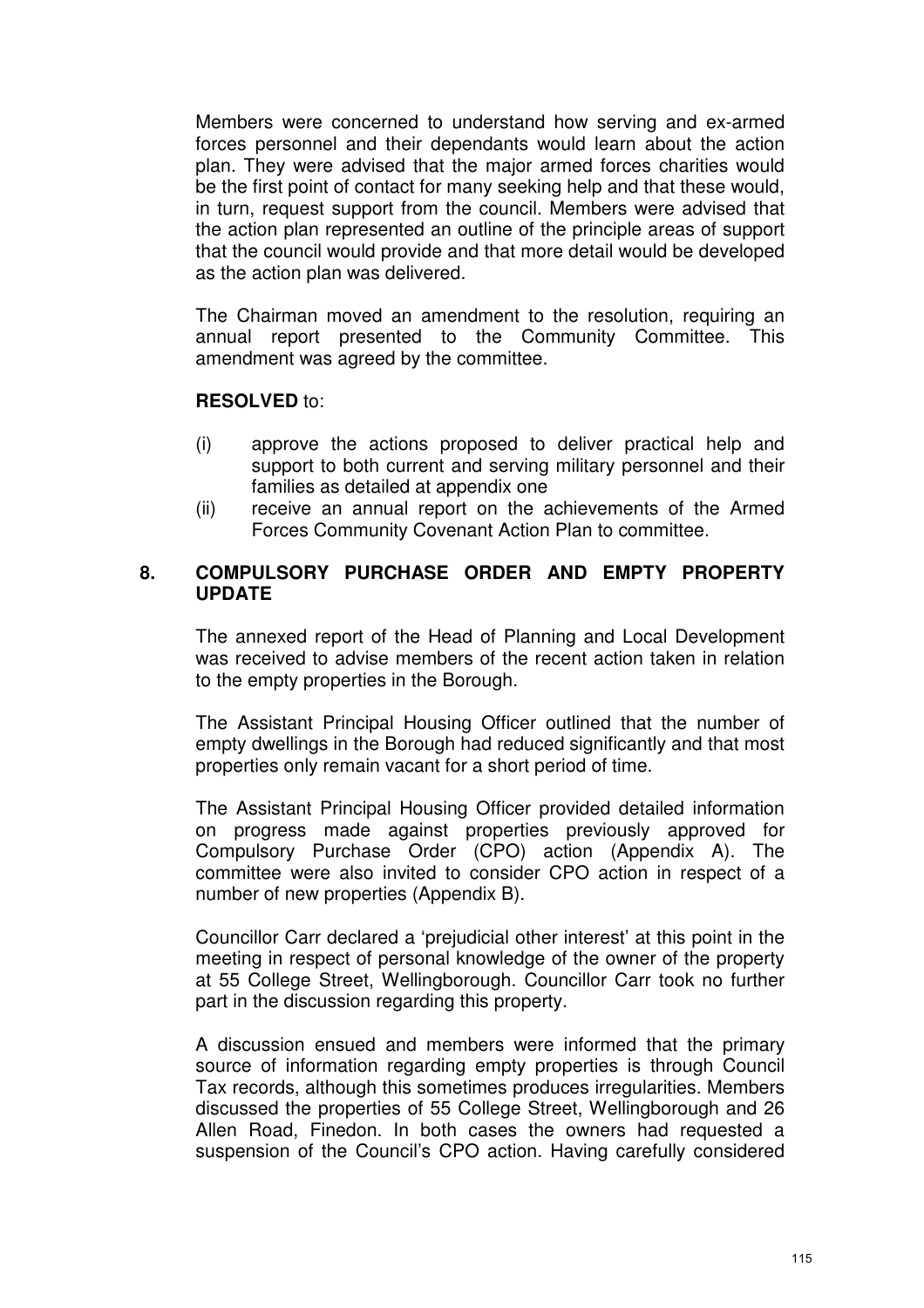the matter, members agreed to disregard these requests and to continue with the CPO action.

**RESOLVED** to note the action taken in relation to those properties listed in Appendix A.

**R1 RECOMMEND** that action commence to compulsory purchase those properties listed in Appendix B.

(Councillor Carr abstained from voting on the proposed action in the recommendation above).

The meeting concluded at 8.20pm

Chairman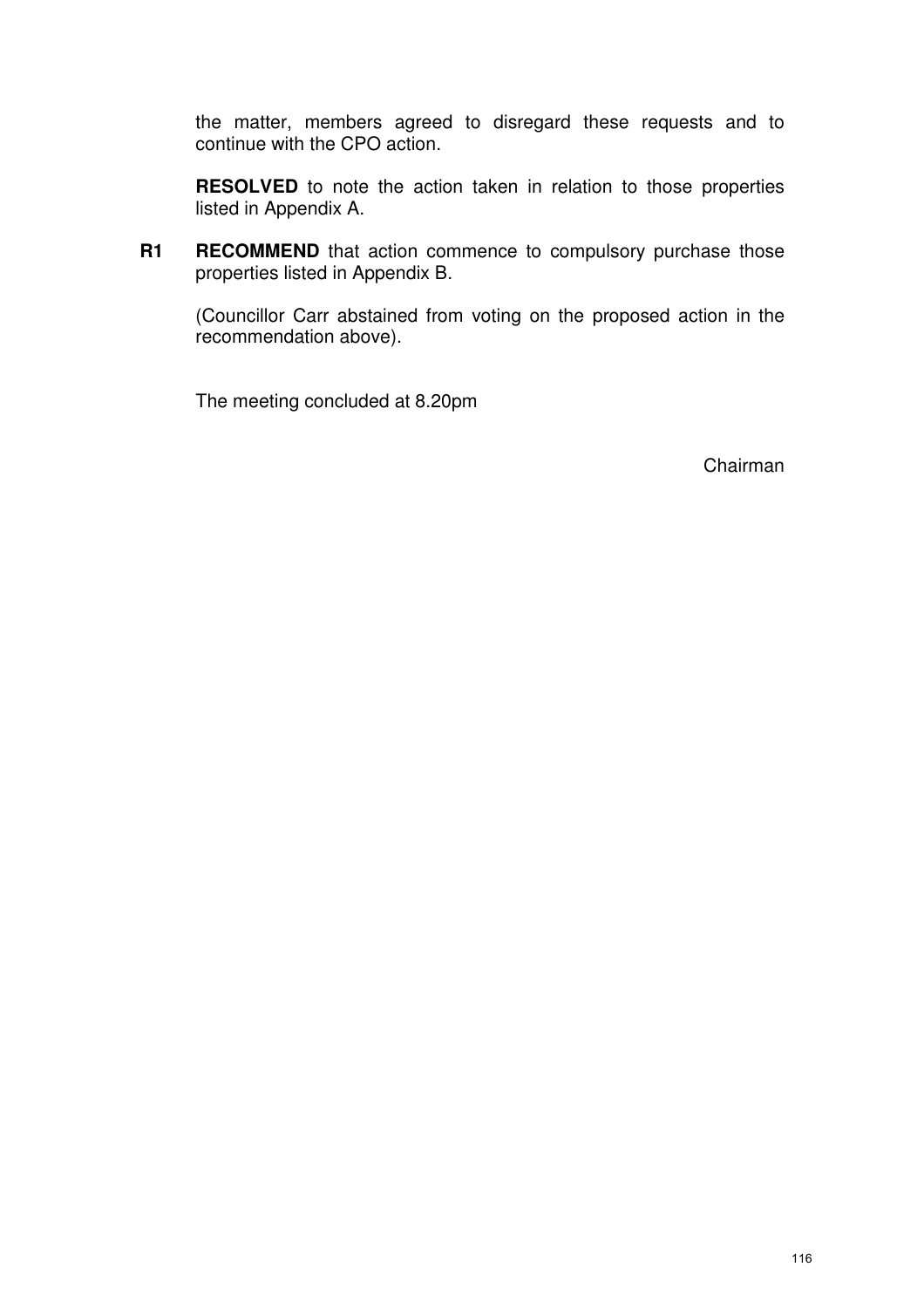### **COUNCIL MEETING - 30 JULY 2013**

## **REPORT OF THE DEVELOPMENT COMMITTEE**

16 July 2013

Present: Councillors Allebone (Chairman), Waters (Vice-Chairman), Bass, Elliott, Gough, Graves, Hawkes, Henley, Higgins, Warwick and Watts (11).

Also present: Mr S Wood, Head of Planning and Local Development, Mrs S Bateman, Senior Planning Officer, Mr J Udall, Townscape Heritage Project Manager and Mrs C A Mundy, Democratic Services Officer.

(Councillors Bailey, Maguire and Simmons attended the meeting as observers.)

### **1. APOLOGIES FOR ABSENCE**

**RESOLVED** to note that an apology for absence was received from Councillor L Lawman (1).

### **2. CONFIRMATION OF MINUTES**

 **RESOLVED** that the minutes of the meeting held on 11 June 2013 be confirmed and signed.

#### **3. PRESENTATION BY TRESHAM**

 Mrs Elspeth Sully, Director of Technology, Innovation and Resources attended the meeting and presented the proposals for the redevelopment of the Wellingborough Campus of Tresham College.

 She explained that Tresham had been working with Bond Bryan Architects and informed members what was on the current existing site, and that the large tower block would need to be demolished together with other buildings on the site as a phased programme of work to ensure as little interruption to the delivery of lessons during the construction of the proposed new college building.

She also explained, if funding was obtained, what the phasing strategy would be, and the proposed uses for the ground floor, the first floor and the second floor. The materials that were proposed to be used would be in keeping with the architecture of the town, particularly the listed buildings adjacent to the site. Mrs Sully's presentation concluded with a slide showing the final visualisation of the new college building in its surroundings. The whole site would consist of 6,000 square metres which would equate to accommodation for approximately 1,000 full time and part time students and further space for growth.

An application had been submitted for funding for the project and the college would be informed on Friday 19 July whether it had been successful. If it failed to obtain the funding it would apply again in September.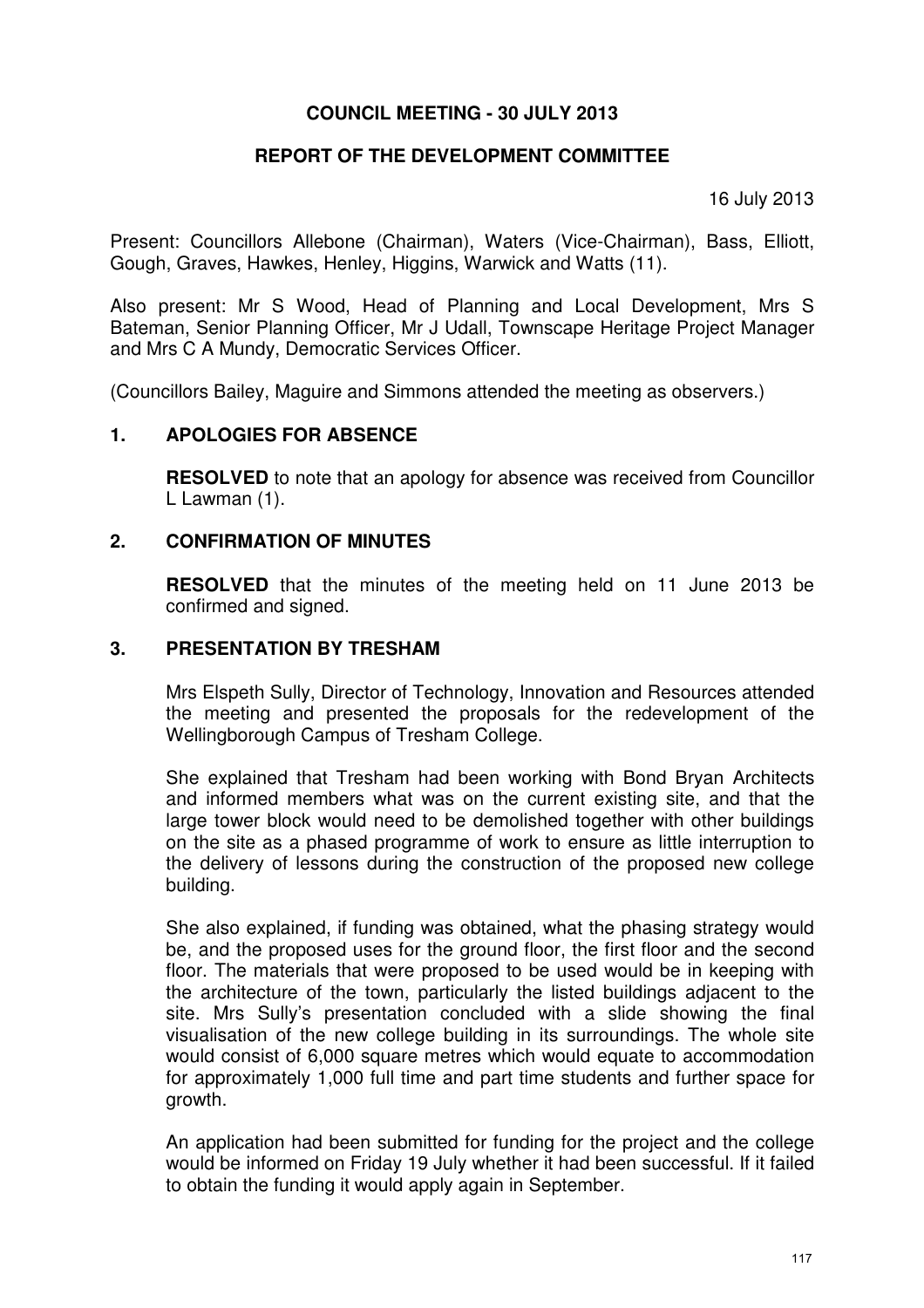The college would continue to provide science, technology, English and maths along with the engineering workshops. Other courses would include creative arts, English for speakers of other languages, hospitality and catering, health care and child care along with many other options.

 Members commented on the design and considered that this was a vast improvement on what was currently on the site. Others found it to be linear and a little uninspiring, though they were pleased that the material being used would harmonise with the town. Mrs Sully was also asked what the timescale was for the completion of the build and what standard of education would be provided.

 Mrs Sully confirmed that the project would need to be completed by September 2015. She also clarified that the college would provide further education and higher education.

 The Chairman thanked Mrs Sully for her very interesting presentation and wished her every success with the application for funding. Officers would let members know whether the funding application had been successful.

**RESOLVED** that the presentation be noted.

## **4. TOWNSCAPE HERITAGE INITIATIVE PROGRESS UPDATE**

The annexed circulated report and verbal update of the Head of Planning and Local Development was received on the progress of the townscape heritage initiative.

The townscape initiative was being led by the council with significant funds obtained from the Heritage Lottery Fund (HLF) which comprised of several elements designed to restore and promote the history of Wellingborough.

In April 2012 the Heritage Lottery Fund awarded £1,425,100 to the council for the scheme and a further £707,000 had been added by the council to the common fund.

The report detailed the progress made on the following projects:

- The Hind Hotel, Sheep Street:
- The Angel Hotel, 17 Silver Street;
- RAOB, 7 Broad Green;
- Church Hall, Church Street:
- Bake House, 2/3 Broad Green;
- Queen's Hall, High Street;
- Shop Front Scheme:
- Small Grant Scheme;
- The Heritage Trail and;
- Training and Education.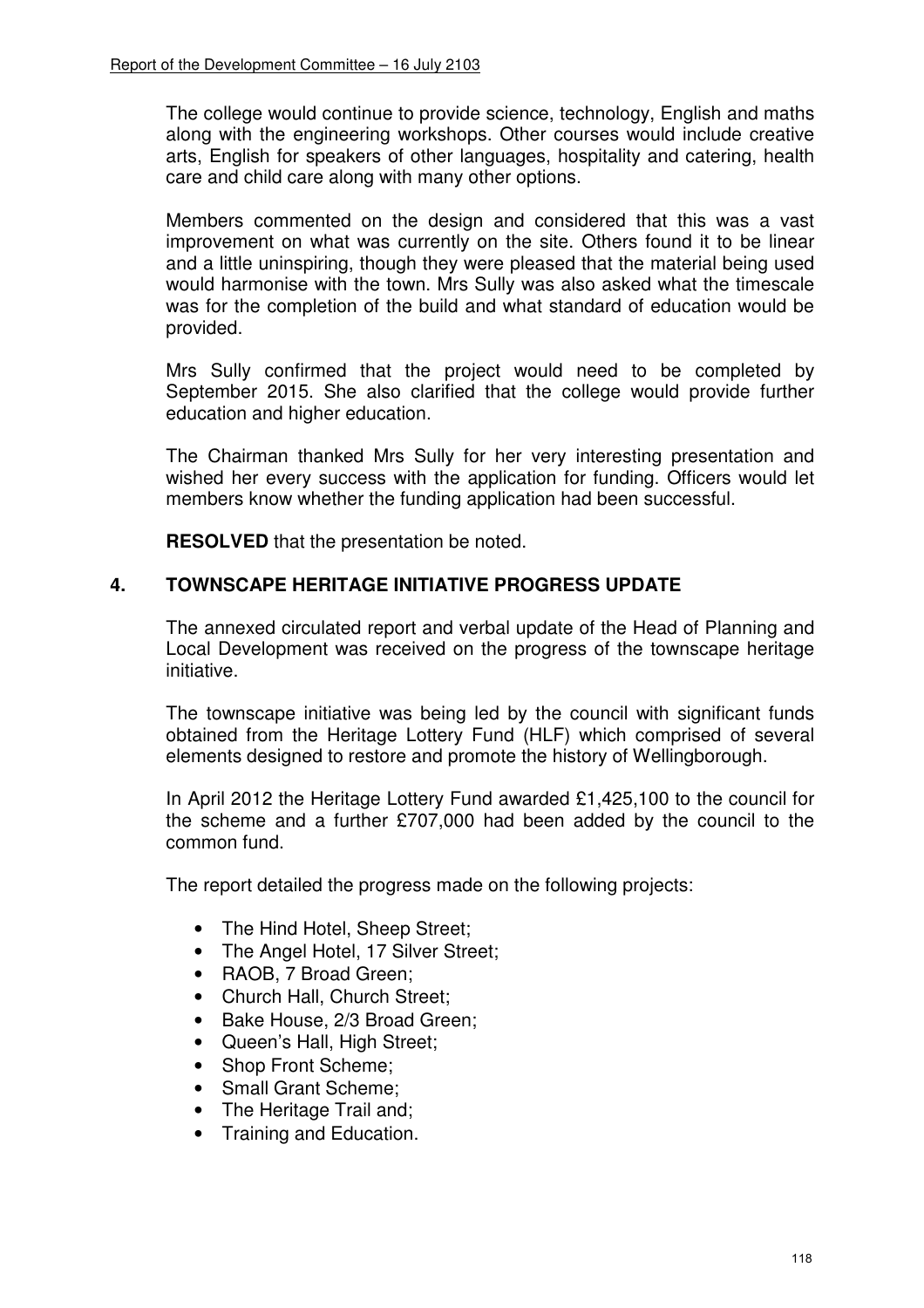Appended to the report was the cash flow chart along with the project timeline for the Hind Hotel.

A member made reference to the shop front grant scheme where only one formal application had been received. The Project Manager explained that there had been a number of expressions of interest received from shop owners but the formal applications had not yet been submitted.

**RESOLVED** that the progress detailed in the report be noted.

### **5. MARKET WORKING PARTY**

The annexed circulated report of the Head of Planning and Local Development was received to agree to the continuation of the working party and therefore to appoint five Councillors, four Conservative and one Labour, to serve on the Market Working Party to review the market and street trading in Wellingborough town centre.

The previously agreed terms of reference for the working party were appended to the report along with the proposed items for discussion and review.

It was agreed that Councillors Allebone, Elliott, Higgins, Waters and Warwick be appointed to the working party.

**RESOLVED** that Councillors Allebone, Elliott, Higgins, Waters and Warwick be appointed to serve on the Market Working Party in accordance with the agreed terms of reference, and to continue the review of the market and street trading arrangements and propose improvements for the committee to consider.

## **6. DRAFT STATEMENT OF COMMUNITY INVOLVEMENT**

The annexed circulated report of the Head of Planning and Local Development was received on the Draft Statement of Community Involvement for consultation.

The report detailed the requirement that planning authorities prepare a Statement of Community Involvement (SCI) setting out how they would consult and engage with people over the preparation of development plan documents (DPDs) as well as on planning applications. The North Northamptonshire SCI was adopted by the Joint Planning Committee in 2006. A revised and updated SCI had been prepared for consultation.

The draft Statement of Community Involvement was appended to the report. The draft reflected changes made to the development plan system since its adoption in 2006 and the greater flexibility that planning authorities have when preparing Local Plans and the requirements of the Localism Act. The document was more streamlined compared to the previous version.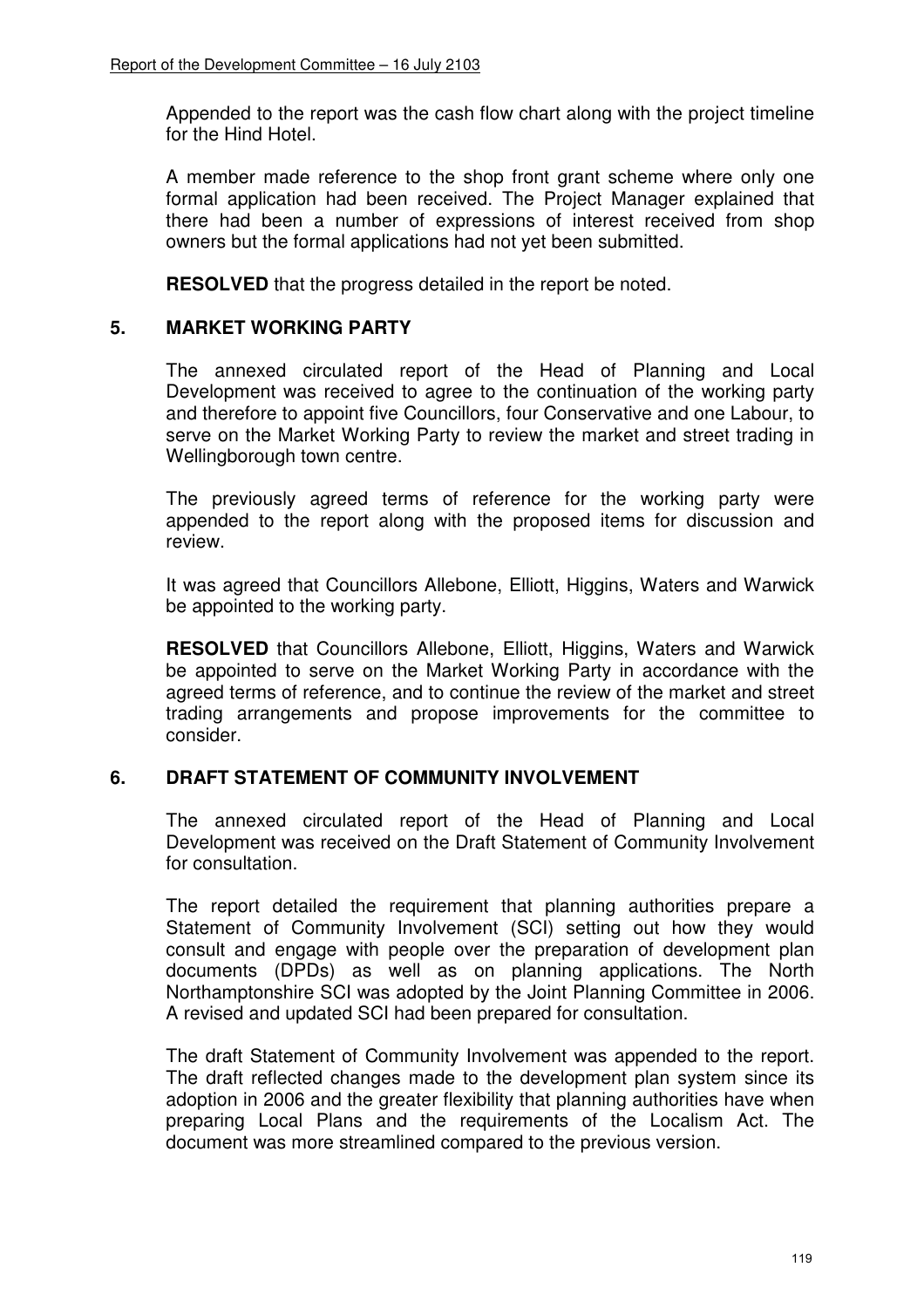In considering the draft statement a member highlighted the concern that parishes often felt that their views were ignored and that there should be more involvement with, and more attention paid to, parish councils' views on individual planning applications. He also considered that views and comments from parish councils should be reported in full and separated in the report from those of others, similar to statutory consultees, rather than the current way of providing a précis.

Questions were also asked about the progress towards improved electronic consultation and how the consultation would take place. There were also issues with access to the planning portal which was often difficult to get onto.

The Senior Planning Officer explained that the consultation in relation to the Statement of Community Involvement would take place between 12 August and 8 October with a report returning to this committee in late autumn. The consultation would be carried out using the Limehouse web based software and the committee was reassured that the list of consultees was frequently reviewed and updated.

The Head of Planning and Local Development informed members that he had recently been looking at a new electronic system which was geographically based. This would give details of the planning history of a property and would detail the latest planning applications to allow much easier access to planning information. The council was continually looking at ways to reduce its base costs. Providing plans attached to planning applications to parish councils was a facility that cost a significant amount. Different ways of providing this service were being explored.

**RESOLVED** that the draft Statement of Community Involvement be agreed for consultation, subject to the Wellingborough contact details being amended and NHS England being added to the consultation bodies.

## **7. NORTH NORTHAMPTONSHIRE INTERIM HOUSING POLICY STATEMENT**

The annexed circulated report of the Head of Planning and Local Development was received to agree the interim housing policy statement for consultation and to identify specific deliverable sites.

Appended to the report were the following:

- Draft interim policy statement on housing requirements in the North Northamptonshire housing market area.
- Schedule of deliverable sites.
- Potential additional sources of housing supply.
- Checklist for potential sites.

The report detailed the value of an interim statement, the calculation of a five year supply requirement, the identification of deliverable sites, the lapse rate, windfall allowances, five year supply assessment, the consequences of lack of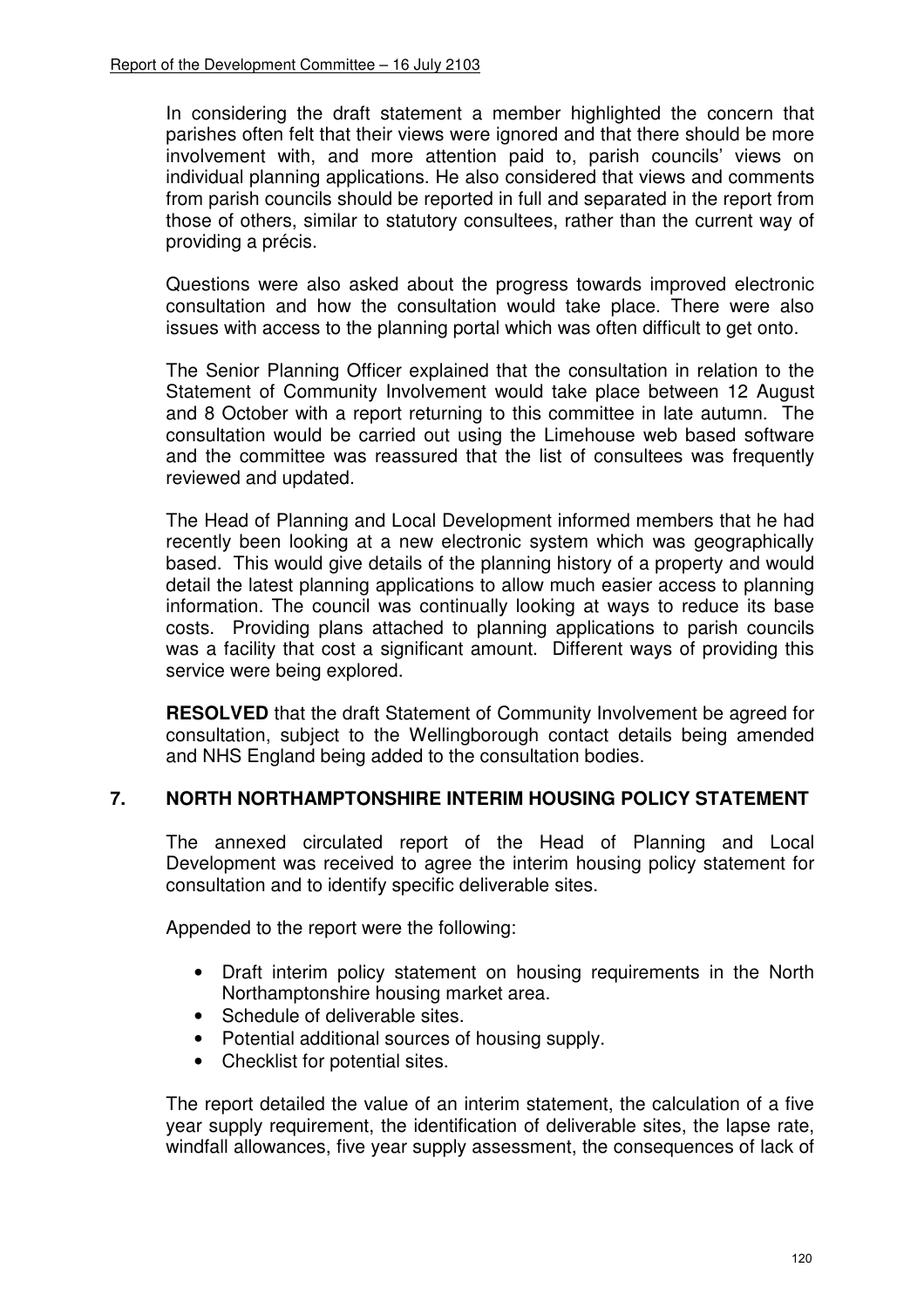housing delivery and the action necessary to ensure increased housing delivery.

The Chairman allowed Councillor J Bailey to address the meeting.

Councillor Bailey expressed his concern, particularly in relation to the bullet points in the resolution 4.2, and urged caution in making any decisions. He was particularly concerned over the possibility of loss of income from the suspension of pre-application fees and delays to the S106 payments. He also referred to the potential development of Wellingborough North and Stanton Cross, to which he was opposed. He also considered that inviting landowners to bring forward sites which were outside the local plan should not be encouraged.

Members commented on the draft with some considering that Councillor Bailey's comments were valid and that the council should proceed with caution. Rural areas were, as a rule, quite happy to take infill, but struggled with large housing developments because of infrastructure constraints, such as lack of schools and medical facilities.

The Chairman reminded members that housing targets had only been met by the council on three occasions in the last twelve years. The Inspector at the recent Irchester appeal had commented that the Borough Council of Wellingborough had made little or no effort to maintain a five year supply. This could result in central government taking over the planning process which would lead to a loss of control for the council.

Other members considered that the council had not been forward thinking enough over the years and had become a 'poor relation' to neighbouring authorities with regard to development and that it needed to be more proactive. It was felt that more housing was needed for the people of the borough and for future generations.

**RESOLVED** to consult on the Interim Housing Policy Statement together with the specific deliverable sites identified.

- **R1 RECOMMENDED** that a positive and proactive approach to delivering housing by making the commitment that the council will:
	- in accordance with the National Planning Policy Framework (NPPF), look for solutions rather than problems, and will seek to approve applications for sustainable development, wherever possible, through the use of planning conditions and S106;
	- encourage pre-application discussions so that more issues can be resolved at an early stage. Consideration will be given to whether pre-application fees can be temporarily suspended;
	- be proactive to seek to bring forward housing on sites within its own ownership particularly those previously agreed through the Site Specific Plan;
	- continue to work proactively with housing associations to bring forward affordable housing schemes;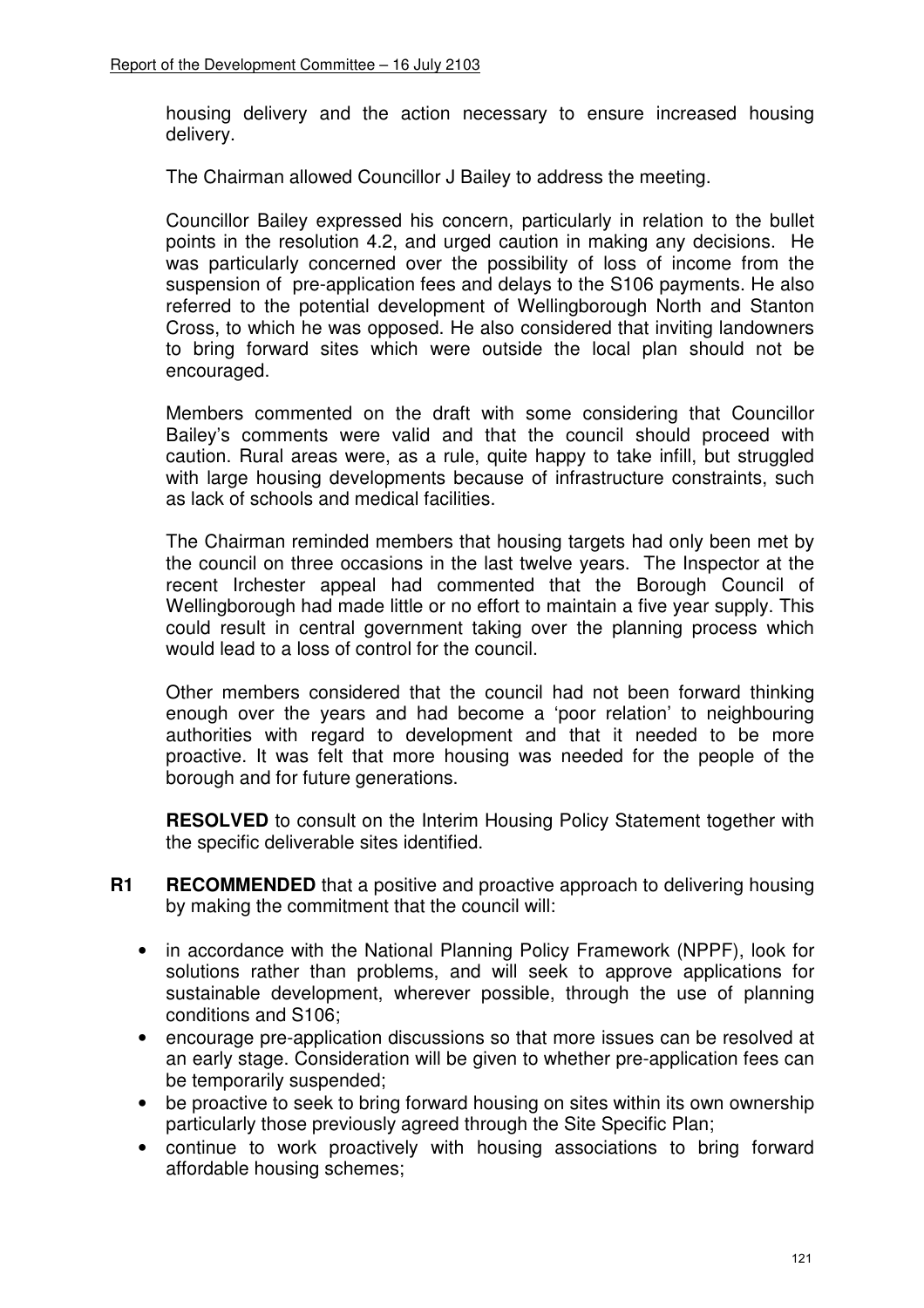- continue to support the production of rural housing needs assessments to identify the need for, and support delivery of, housing to meet local needs;
- re-negotiate S106 agreements where this is affecting viability and will consider reduced or delayed payments where this could aid delivery;
- continue to support a Stanton Cross Steering Group and Technical Working Group to support delivery of this site;
- create a cross disciplinary team to support delivery of the Wellingborough North Sustainable Urban Extension (SUE);
- continue to support neighbourhood plans and the identification of suitable sites for housing;
- invite landowners of sites included with appendices 2 and 3 to confirm deliverability of their site in accordance with the checklist for potential sites suggested through the Harman Report and included at appendix 4;
- invite landowners to bring forward new deliverable sites for consideration. These will be assessed by officers and those sites that accord with the overall strategy of the plan and can be demonstrated to be deliverable will be considered by a future Development Committee for inclusion in the revised land supply calculation.

(Councillor Bailey left the meeting following this item.)

## **8. NEIGHBOURHOOD PLANNING**

The annexed circulated report of the Head of Planning and Local Development was received on the services and level of support to individual parishes and neighbourhood forums to assist with neighbourhood plans.

The Draft Neighbourhood Planning Protocol was appended to the report.

The report detailed the general support that would be given to assist with the production of neighbourhood plans.

Members commented on the amount of work involved for parishes in the production of neighbourhood plans. Parishes had also expressed concern over the poor response rate from parishioners; anything to encourage this would be appreciated.

**RESOLVED** that the Draft Neighbourhood Planning Protocol be agreed and provided to each of the parishes or forums, subject to financial approval by the Resources Committee.

**RECOMMEND TO RESOLVE** that the Resources Committee approve that the support identified in the draft Neighbourhood Planning Protocol be provided.

Chairman…………………….

The meeting concluded at 8.50pm.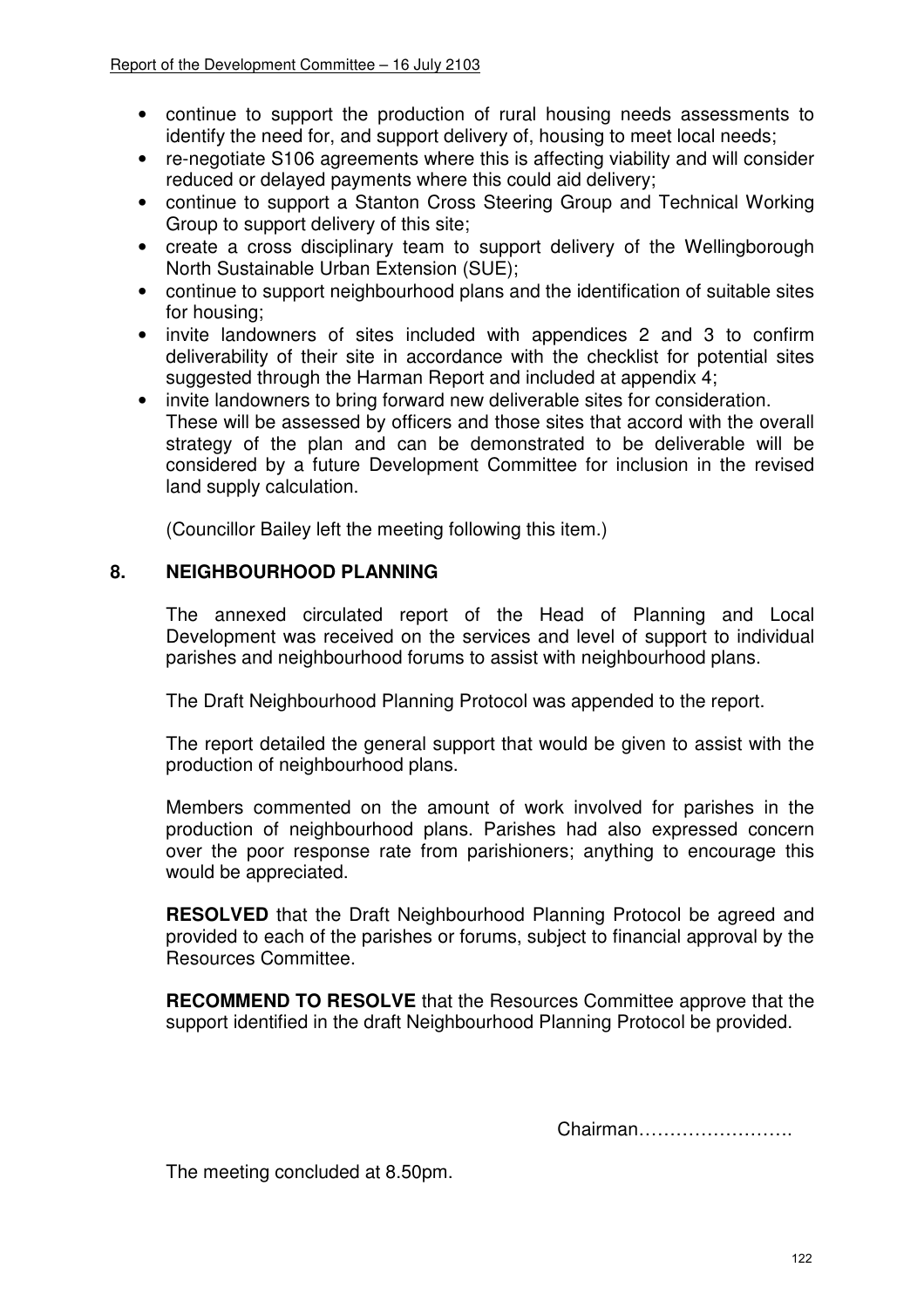### **COUNCIL MEETING – 30 JULY 2013**

### **REPORT OF THE RESOURCES COMMITTEE**

17 July 2013

Present: Councillors Bell (Chairman), Hollyman (Vice-Chairman) Allebone, Bailey, Dholakia, Graves, Henley, Morrall, Partridge-Underwood, B Patel, Scarborough and Waters (12).

Also present: Mr J T Campbell, Chief Executive, Mr R Micklewright, Director of Resources, Mr T Wright, Director of Services, Mr C Pittman, Monitoring Officer, Mrs L Elliott, Head of Finance, Mrs B Lawrence, Head of Resources, Mr S Wood, Head of Planning and Local Development, Mr N Robinson, Principal Revenue and Benefits Manager, Mrs S Knowles, Principal Accountancy Manager, Mr P Burnett, Principal Property and Facilities Manager, Mrs V Phillipson, Principal Planning Policy and Regeneration Manager and Mrs C A Mundy, Democratic Services Officer.

(Councillors Bass, Hawkes, G Lawman and Simmons also attended as observers).

### **1. APOLOGIES**

**RESOLVED** to note that an apology for absence was received from Councillor Ward (1).

#### **2. CONFIRMATION OF MINUTES**

**RESOLVED** that the minutes of the meeting held on 12 June 2013 be confirmed and signed.

### **3. DECLARATIONS OF INTEREST**

There were no verbal declarations made.

### **4. PROPERTY DISPOSALS**

The annexed circulated report of the Head of Resources was received on the possible disposal of council owned land to gain a capital receipt.

 The report outlined the consultation undertaken with ward members to date and detailed various plots which could be sold, as follows:

- Residential land in Hardwick;
- Land to rear of 74-79 Fulmar Lane, Wellingborough:
- Land adjacent to Diamond Learning Community;
- Land at Wordsworth Road 22-28 Grasmere Green:
- Plots at Windmill Close, Wollaston and Holme Close, Wellingborough.

The Chairman allowed Councillor G Lawman to address the meeting.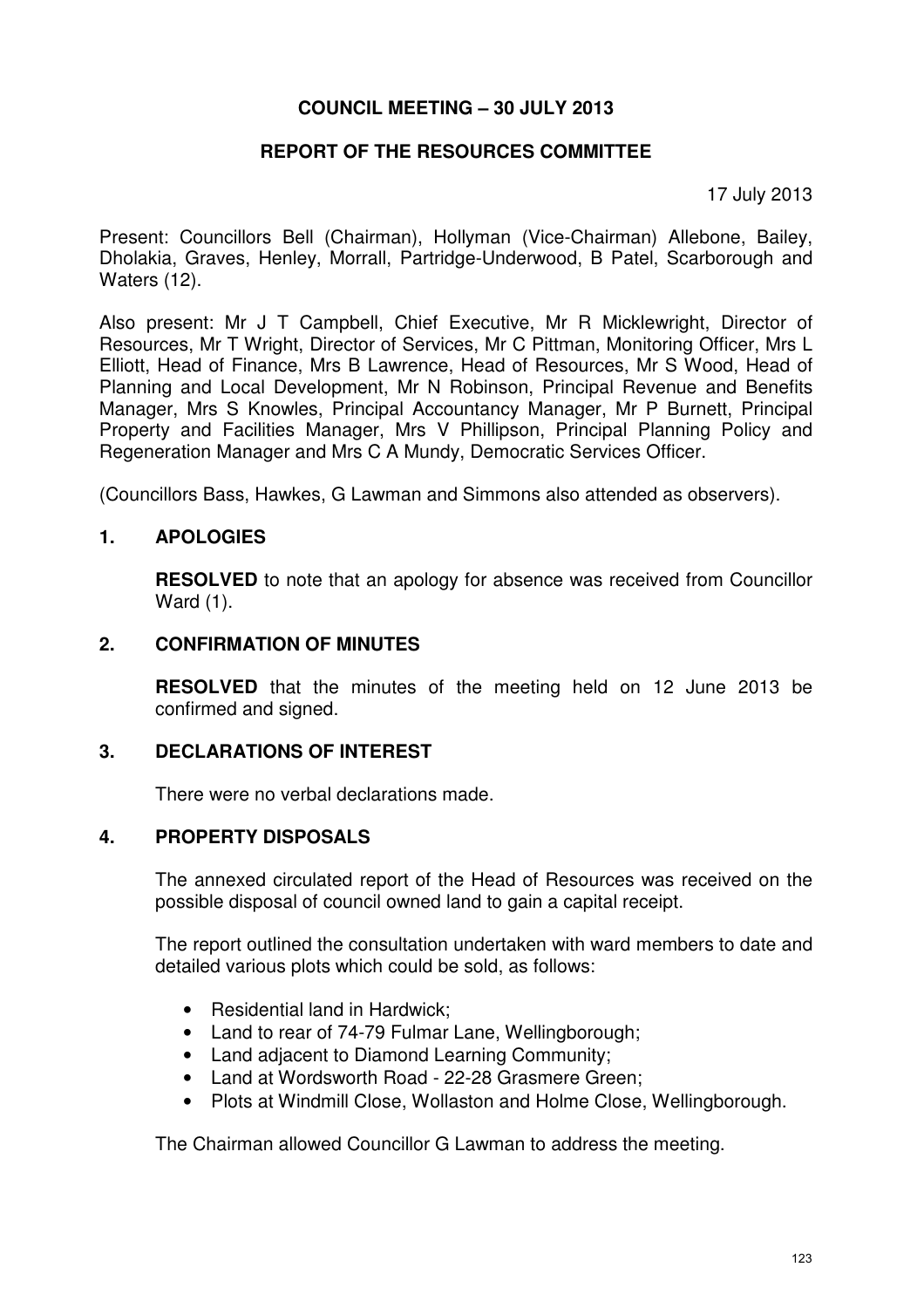Councillor Lawman expressed his concern over the potential sale of the land adjacent to the Diamond Learning Community. He was concerned as this was public open space for community use. He believed the footpath was used and was of value to the community, and was concerned about car access through Guillemot Lane. He considered that this item should be deferred for a fuller report with options for the school to possibly lease the land which would enable the council to achieve some revenue funding. He also made reference to Holme Close where he had concerns about issues with drains, services and the lack of consultation. He believed this item should also be deferred.

The Head of Resources advised that all land sales would be subject to the receipt of planning permission, and issues such as access and drainage would be highlighted via planning consultation. They would then be taken into account by the Planning Committee.

Members discussed the options for each of the plots. Some considered that amenity land should be retained and not sold. It was suggested that the item relating to land adjacent to Diamond Learning Community be deferred for more detail. Concern was expressed that the land could be disposed of and that the school could potentially make a large capital gain. Other members believed that there should not be a deferral and referred to 6.5 (f) of the report which stated that covenants would be placed to restrict the sale of land for development.

The Monitoring Officer advised any members who were involved with Wellingborough Homes that they should refrain from voting on recommendation  $(iv)$ .

Councillor Bailey left the meeting prior to the vote being taken on this item.

**RESOLVED** to dispose of the following areas of land at best consideration in order to gain a capital receipt:

- (i) residential land in Hardwick;
- (ii) land to the rear of 74 to 79 Fulmar Lane, Wellingborough;
- (iii) land adjacent to Diamond Learning Community;
- (iv) land to rear of 22 to 28 Grasmere Green, Wellingborough;
- (v) Plot at Windmill Close, Wollaston;
- (vi) Plot at Holme Close, Wellingborough.

Councillor Bailey returned to the meeting.

### **5. REVENUE MONITORING FOR THE PERIOD 1 APRIL 2013 TO 31 MAY 2013**

The annexed circulated report of the Head of Finance was received to inform members of the forecast of the year and revenue budget position for 2013-14 based on the financial information available at 31 May 2013.

The monitoring statement gave an additional projected overspend at the end of 2013-14 of £156,000 (1.50% of net budget). The report detailed the main reasons for the movement, which was caused due to a mixture of budget pressures and savings and these were listed in more detail within the report.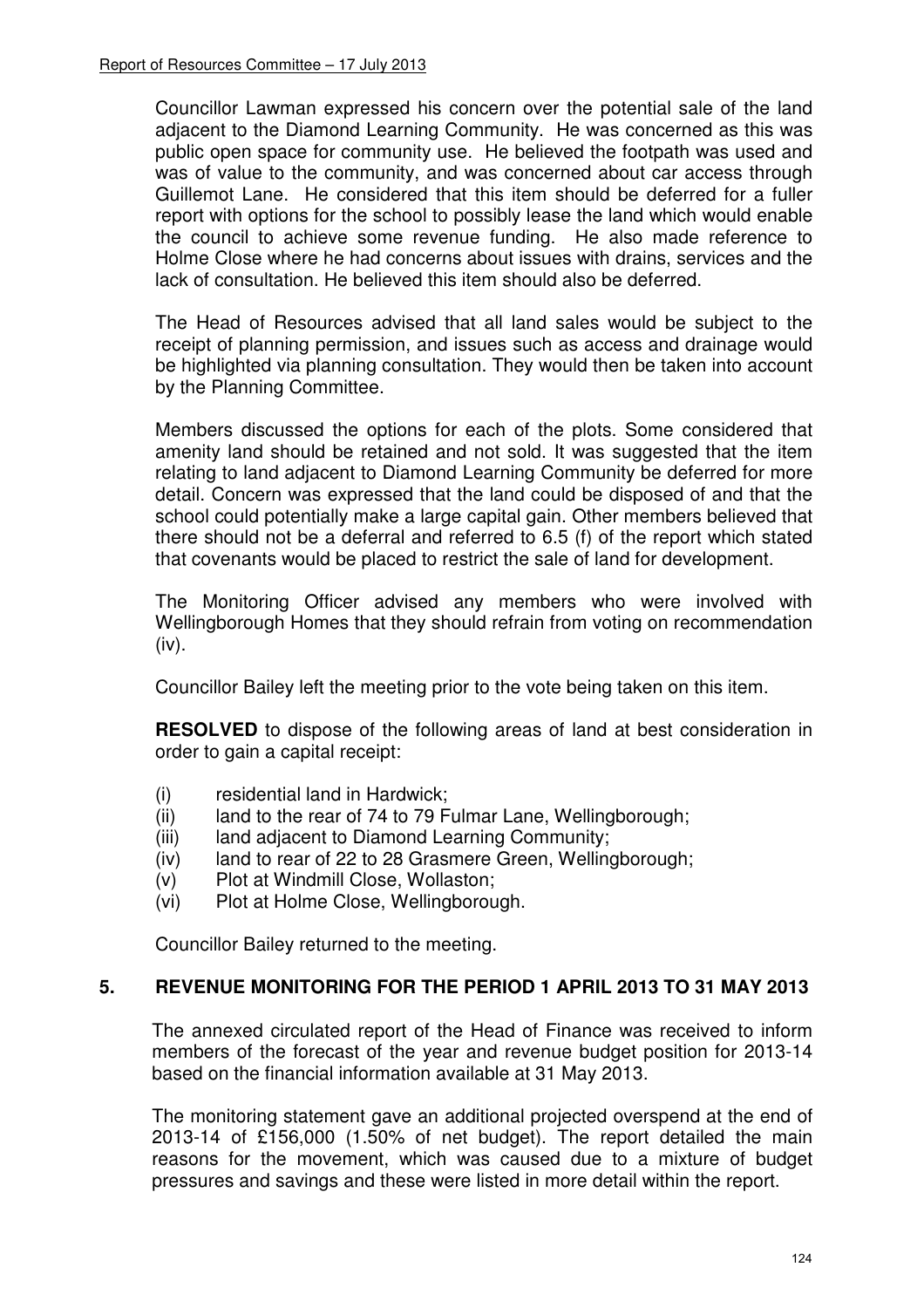One of the most significant changes since the budget had been set was the anticipated reduction in investment income as a result of the drop in the average rate of return the council is earning on its investment income portfolio.

Appended to the report was a summary of revenue budget monitoring as at 31 May 2013.

Members asked why the investment rate had fallen so much over such a short period of time. The Principal Accountancy Manager clarified that the income last year was 2.1% and the projection had been 1.4%. This had not happened and the actual return had been 0.4%.

**RESOLVED** that the projected outturn and explanations for the forecast variations at 31 March 2014 be noted.

### **6. TOWN AND COUNTRY PLANNING ACT SECTION 106 PLANNING OBLIGATIONS**

The annexed circulated joint report of the Head of Planning and Local Development and the Head of Finance was received to identify Section 106 monies held by the council and to identify the priority areas for the monies to be spent.

The council held £770,519 of Section 106 monies which were identified in appendices 1, 3 and 4. The monies were held in trust and are outside of all current budgets and not included in the medium term financial plan.

The description of what the various amounts of Section 106 had been acquired for was shown in appendix 1. Appendix 2 provided information about the works that the council had undertaken using Section 106 monies during the last 12 months. Appendix 3 identified the commuted sums, monitoring fees or projects that are committed to, or are seeking approval. This included four projects which had completed capital programme forms being Irchester play equipment, Croyland Park footpaths, pitch improvements and Croyland Park adult play equipment. These were schemes that needed to be undertaken as urgent improvements for reasons such as health and safety, submitted for consideration by the parish council or were restricted due to seasonal deadlines.

Members were asked to approve the following five improvement categories:

- Wellingborough park and open space improvements
- Sports changing facilities and playing pitch improvements
- Town centre improvements
- Rural projects
- Affordable housing projects.

The report detailed each of the five categories.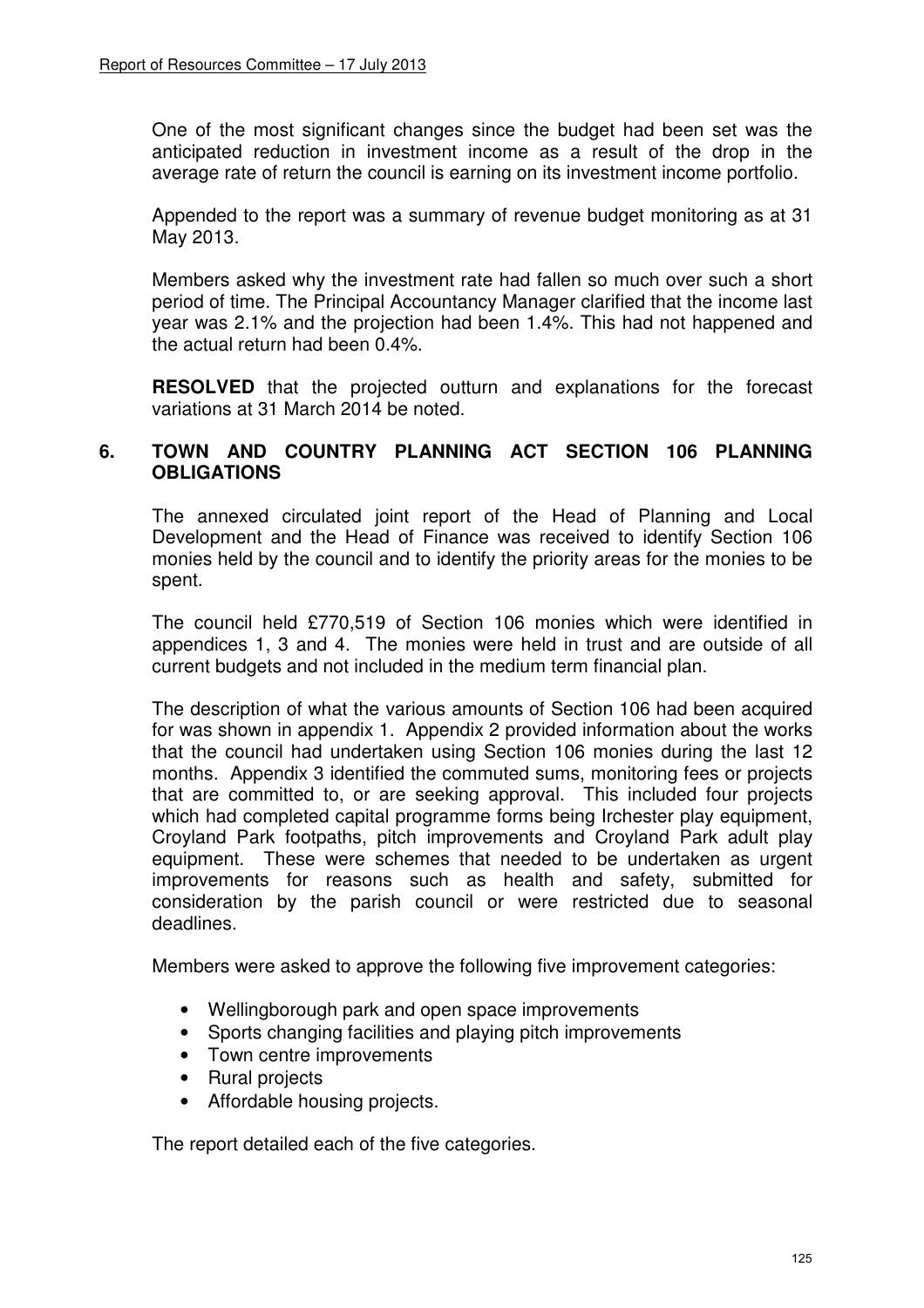Members asked a number of questions including whether and when ward councillors would be consulted. They also raised concern that monies set down for certain schemes would be used in other areas.

 The Head of Planning and Local Development explained that some of the Section 106 monies were deemed to be for borough wide use whilst others were specific to certain areas and for set use. A further analysis of specific projects together with any recommended projects from the parishes would be collated and reported to a future Resources Committee.

# **RESOLVED to:**

- (i) agree that the five categories detailed in the report be used to allocate the Section 106 monies as identified in appendices 1 and 4;
- (ii) note that a further report be submitted to the next Resources Committee detailing projects that could be financed by using Section 106 monies using the five categories for the committee's approval and subsequent monitoring.

(Councillor Scarborough voted against this item.)

# **7. CAPITAL PROGRAMME MONITORING & SECTION 106 REPORT 2013-14**

The annexed circulated report of the Head of Finance was received to inform members of the capital programme monitoring for the two months to 31 May 2013.

The total capital programme budget, as agreed at Resources Committee on 20 March was £3,391.604. In addition £3,253,948 capital spend had been reprofiled from 2012-13 giving a total budget for 2013-14 of £6,645.552.

The capital monitoring report up to 31 May 2013 was appended to the report along with the variation requests and the external funding schedule.

Concern was raised by a member that funding, which was specified for use in Stanley Road, Great Park Street and 1-9 Newcomen Road, was being used to improve a footpath in Croyland Park. Members believed that the Section 106 monies should have been allocated to the ward/area specified. The Head of Planning and Local Development clarified that a further report on Section 106 allocations would be submitted to the next Resources Committee. He would also issue a members briefing note regarding allocations.

Concern was also raised about the reclassification, of maintenance work needed to be carried out on the multi storey car park, into revenue. Officers explained that any reclassification would be reflected in the revenue monitoring once the figures had been finalised. Members considered that rather than reclassifying, a supplementary estimate should be sought. The Director of Resources clarified that he would provide a members briefing note explaining the reason for this in detail.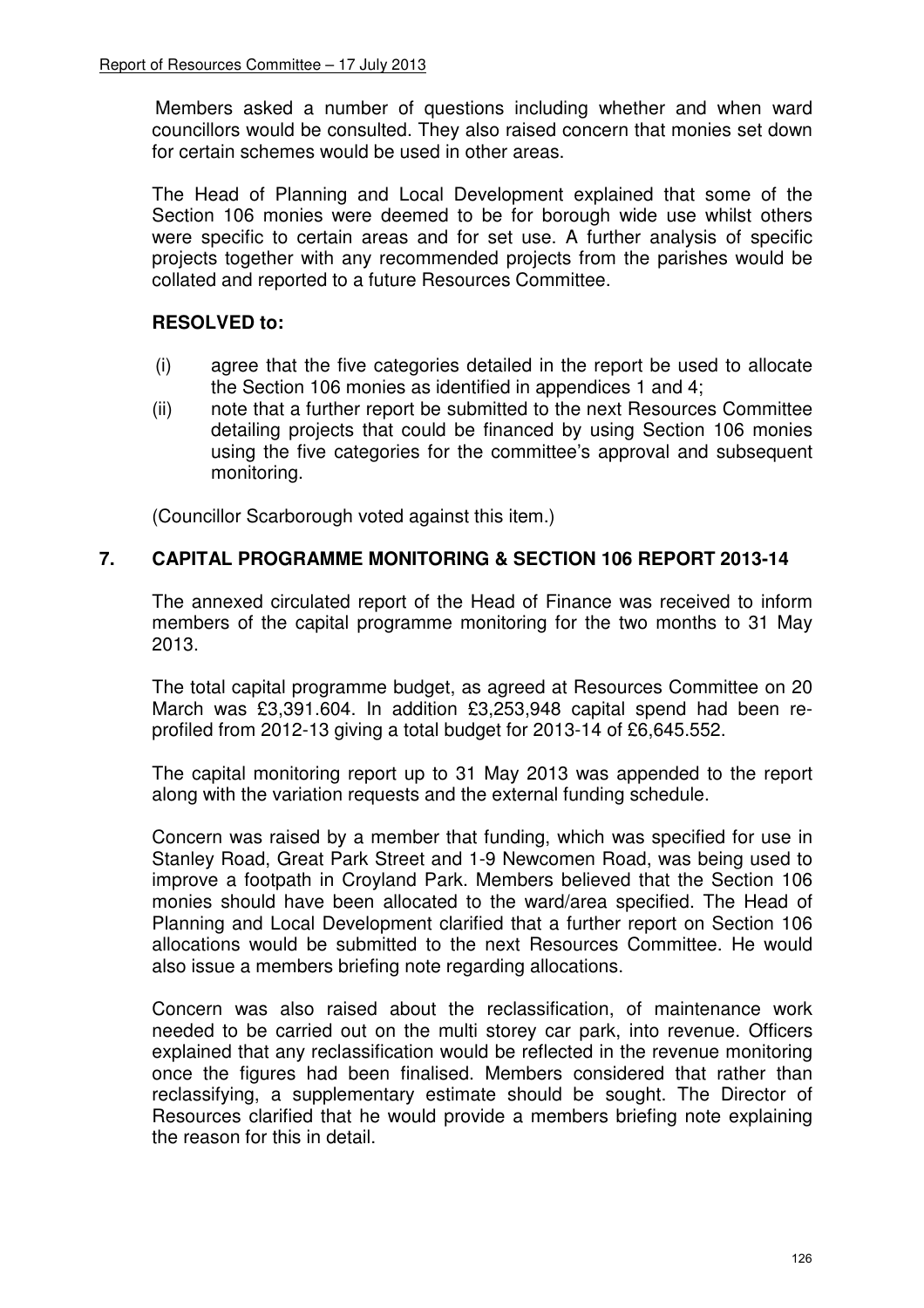Members continued to raise concern about the request for additional projects to be funded from Section 106 monies and the Chairman suggested that this part of the resolution be deferred until September. One member was concerned about the health and safety aspect of the footpath repairs. The Chairman suggested that if this became an issue an urgent action be brought forward for consideration.

## **RESOLVED** to:

- (i) note the projected outturn and anticipated variances as at 31 May 2013 as detailed in appendix 1 to the report;
- (ii) agree the variations as detailed in appendix 2 to the report;
- (iii) agree the external funding as stated in appendix 3 of the report;
- (iv) defer the requests for additional projects to be funded from Section 106 monies as outlined in the report until the Resources Committee in September.

## **8. NOTIFICATION OF URGENT ACTION – SECTION 106 SPEND**

 The annexed circulated joint report of the Head of Planning and Local Development and Head of Finance was received on the urgent action taken to approve spending some of the Town and Country Planning Action Section 106 monies which the council held.

Two projects had been identified for pitch improvements and adult gym improvements.

**RESOLVED** to note the urgent action taken.

## **9. MEDIUM TERM FINANCIAL STRATEGY PROJECTIONS – JULY 2013**

 The annexed circulated report of the Director of Resources was received to update members on the projected financial position over the medium term to 2017-18 and detailed the financial pressure facing local government in general and the financial sustainability faced by smaller councils.

 A report had been presented to committee in February 2013 as part of the 2013-14 budget report on the medium term financial position. The figures had been refreshed and were appended to the report along with the forecast level of reserves and a summary of the spending round for 2013.

 The report also raised the concern that the risk of not delivering a balanced budget was becoming more acute as the level of revenue reserves diminished thus increasing the risk that the council would not be financially sustainable in the future and may not be viable as an independent body of local democracy and governance.

The report detailed the current financial position, the next steps towards a balanced medium term financial position, the financial sustainability and the future of service delivery.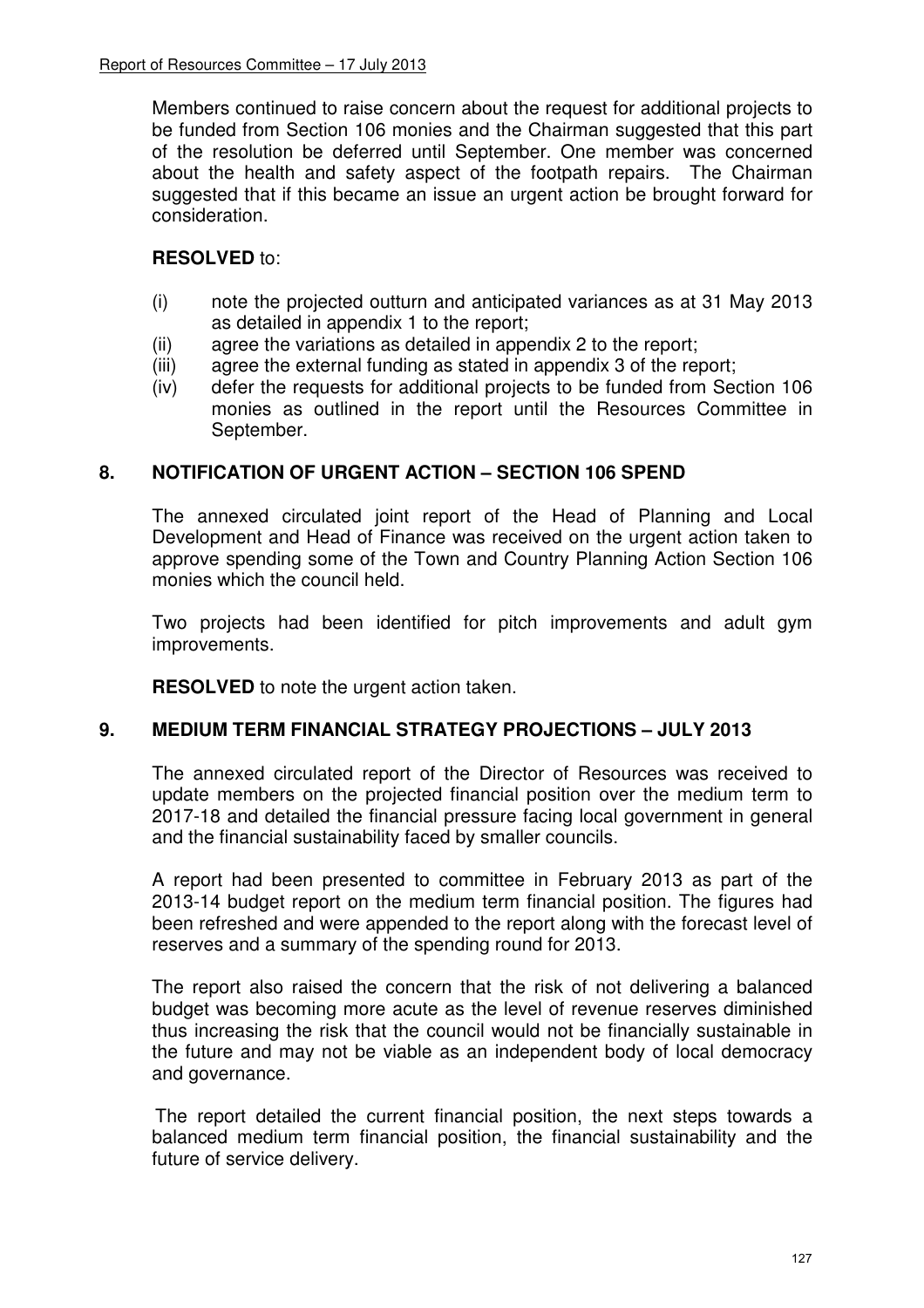**RESOLVED** to note the revised financial position and the content of the report.

## **10. TREASURY MANAGEMENT – ANNUAL REPORT 2012-13**

 The annexed circulated report of the Head of Finance was received on the annual report of treasury management activity for 2012-13.

 The report detailed the short term investments, the long term investments for periods greater than one year, the total investments for the year, the investment trusts, the fact that there was no outstanding borrowing, the interest received and future prospects.

 The Head of Finance explained that due to the historically low levels and decreases in interest rates; she considered that a revision to the Credit Worthiness policy contained in the previously agreed Investment Strategy was necessary. This would enable a more flexible approach to investments to increase the return. Investments would be made in the top 20 building societies for a period of two years.

Members considered this to be a good way forward.

**RESOLVED** to note the review of treasury management activities in 2012-13.

**R1 RECOMMENDED** that the amended Credit Worthiness policy be incorporated in the council's Annual Investment Strategy.

### **11. NEIGHBOURHOOD PLANNING**

 The annexed circulated joint report of the Head of Planning and Local Development and the Head of Finance was received on the financial support that would be required to deliver assistance with neighbourhood planning.

The Development Committee at its meeting on 16 July 2013 had made a recommendation to Resources Committee that it approve the financial support identified in the draft Neighbourhood Planning Protocol which it had approved at that meeting.

**RESOLVED** that the support identified in the Neighbourhood Planning Protocol appended to the report in the sum of £15,000 be transferred from earmarked reserves.

### **12. IRRECOVERABLE COUNCIL TAX, NON-DOMESTIC RATES, SUNDRY DEBTS AND HOUSING BENEFIT OVERPAYMENTS**

 The annexed circulated report of the Director of Resources was received to request approval for the write-off of irrecoverable non-domestic rates and to note amounts written off under delegated powers for council tax, non-domestic rates, sundry debts and housing benefit overpayments.

 The report detailed that the sum of £18,267.16 of non-domestic rates which needed to be written off due to bankruptcy or insolvency.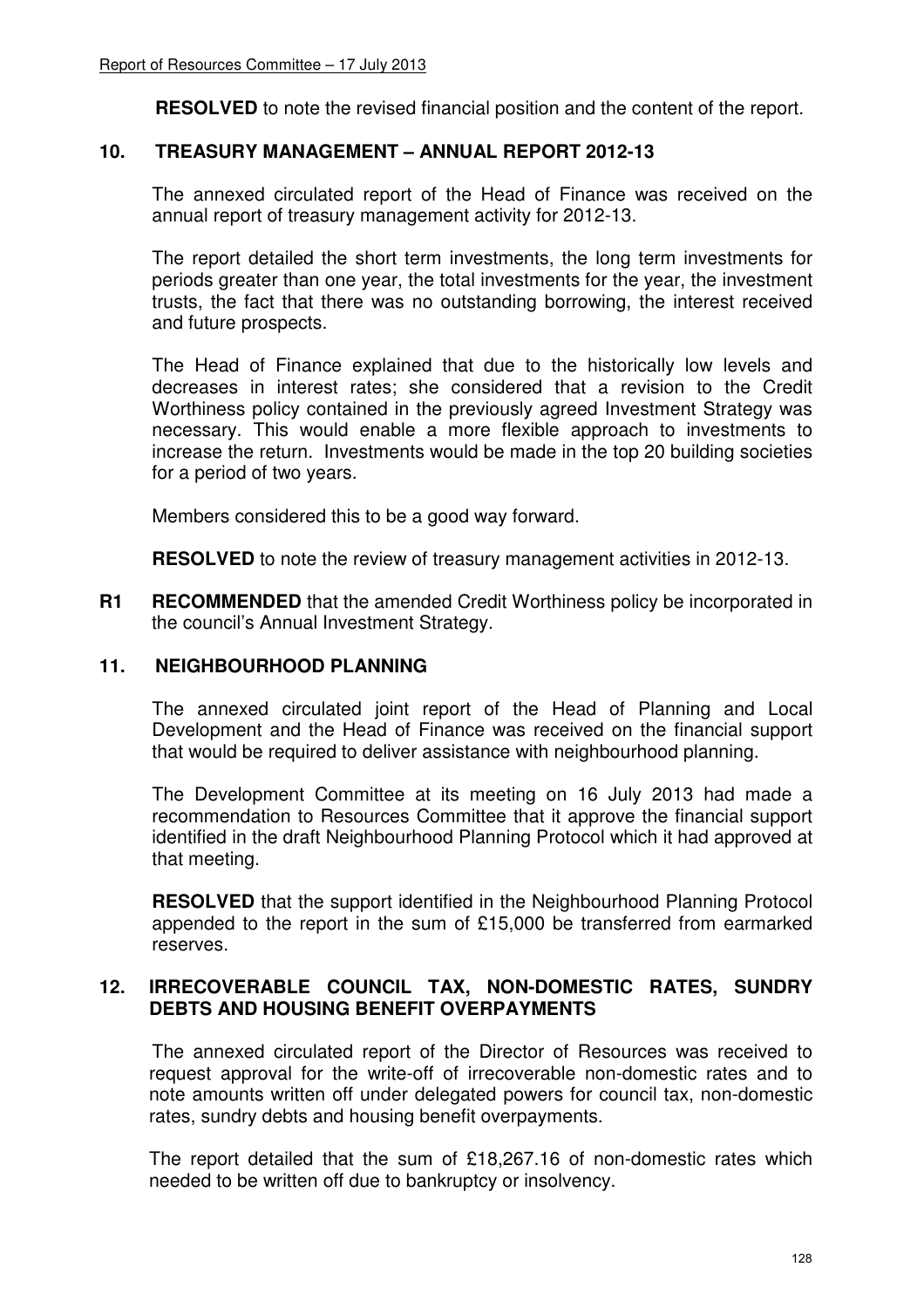The sum of £23,722.41 of irrecoverable council tax, non-domestic rates, sundry debts and housing benefit overpayments which had been written off under delegated powers.

### **RESOLVED** that:

- (i) the sum of  $£18,267.16$  be written-off as irrecoverable non-domestic rates;
- (ii) it be noted that the amount of  $£23,722.41$  had been written off under the delegated powers of the Section 151 officer.

## **13. EXCLUSION OF PRESS AND PUBLIC**

**RESOLVED** that the press and public be excluded from the meeting during consideration of the following items in accordance with Section 100A(4) to the Local Government Act 1972 on the grounds that they would involve the likely disclosure of exempt information of the descriptions shown in schedule 12A to the Act:

| Minute No. | <b>Item</b>                                                             | Paragraph of<br><b>Schedule 12A</b> |
|------------|-------------------------------------------------------------------------|-------------------------------------|
| 14         | Hardship relief.                                                        |                                     |
| 15         | Redevelopment of the High<br>Street/Jacksons Lane site - verbal update. | 3                                   |
| 16         | Restructuring of the Senior Management<br>Team.                         | 3                                   |

### **14. HARDSHIP RELIEF**

 The annexed circulated exempt report of the Director of Resources was received on the application for hardship relief from Palm Beach Plaza Ltd.

 The report detailed the request. The Council needed to consider whether it was satisfied of the following before the decision to grant hardship relief could be made:

- (i) that the ratepayer would sustain hardship if the relief was not granted;
- (ii) consideration be given to the interests of the council tax payers within the borough.

Members considered the above points in making a decision.

 **RESOLVED** that hardship relief not be awarded to Palm Beach Plaza Ltd, 3 Commercial Way, Wellingborough, NN8 1ET.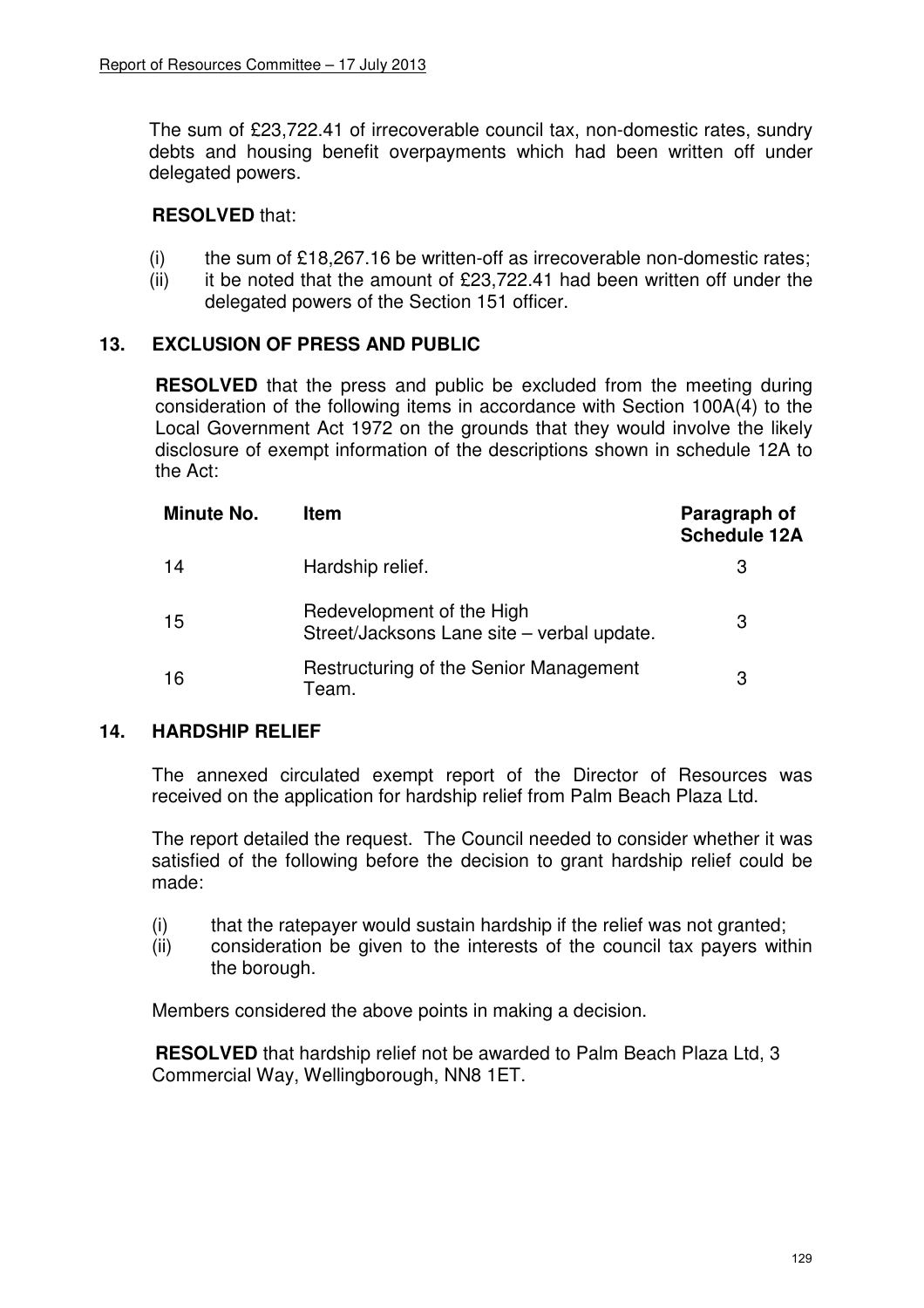### **15**. **REDEVELOPMENT OF THE HIGH STREET/JACKSONS LANE SITE – VERBAL UPDATE**

The Chief Executive gave a verbal update of progress since the meeting of the Resources Committee in June 2013.

 He informed the committee that he had met with Quora Developments, along with the Head of Planning and Local Development, on 26 June 2013. Information had been received late on Monday 15 July 2013 on which initial advice had been sought from the council advisers, Pinsent Masons. Further discussion and clarification was required. A key matter that has not been resolved relates to indemnification of the council's costs.

 He informed members that whilst there had been some progress there was still a long way to go before a full written report could be presented to this committee.

 A lengthy debate ensued. A number of members considered that there were risks involved with the Quora/Asda proposal. Over a period of nine months there had been little progress. Residential development had been agreed for this site and Keepmoat should be encouraged to re-submit a planning application and continue to develop the area.

 Other members were concerned that the key issue was the duty of the council to ensure that best consideration was obtained for the site. The issue was not about a particular retail use, it was about mixed housing and retail use for the site.

 The Director of Resources advised members, as Section 151 officer, that the agreed intention for the development of the land had been residential; a formal procurement process had taken place and a preferred bidder had been chosen. Should there now be a requirement for retail-led development rather than residential led, a procurement process would need to carried out again. The land would need to be disposed of at best consideration.

The Chief Executive commented further on the various points made.

 The Chairman informed members that, as only guidance was being sought, they were not required to make a decision at this meeting.

 Councillor Bailey proposed that officers produce a report with the information that they had to date and that a Special Resources Committee be called. This was seconded by Councillor Partridge-Underwood. On being put to the vote this was declared lost.

 The Chairman suggested that a written report be produced for the Resources Committee in September. This was agreed.

**RESOLVED** that the verbal update of the Chief Executive be noted and that a written report will be submitted to the Resources Committee on 18 September 2013.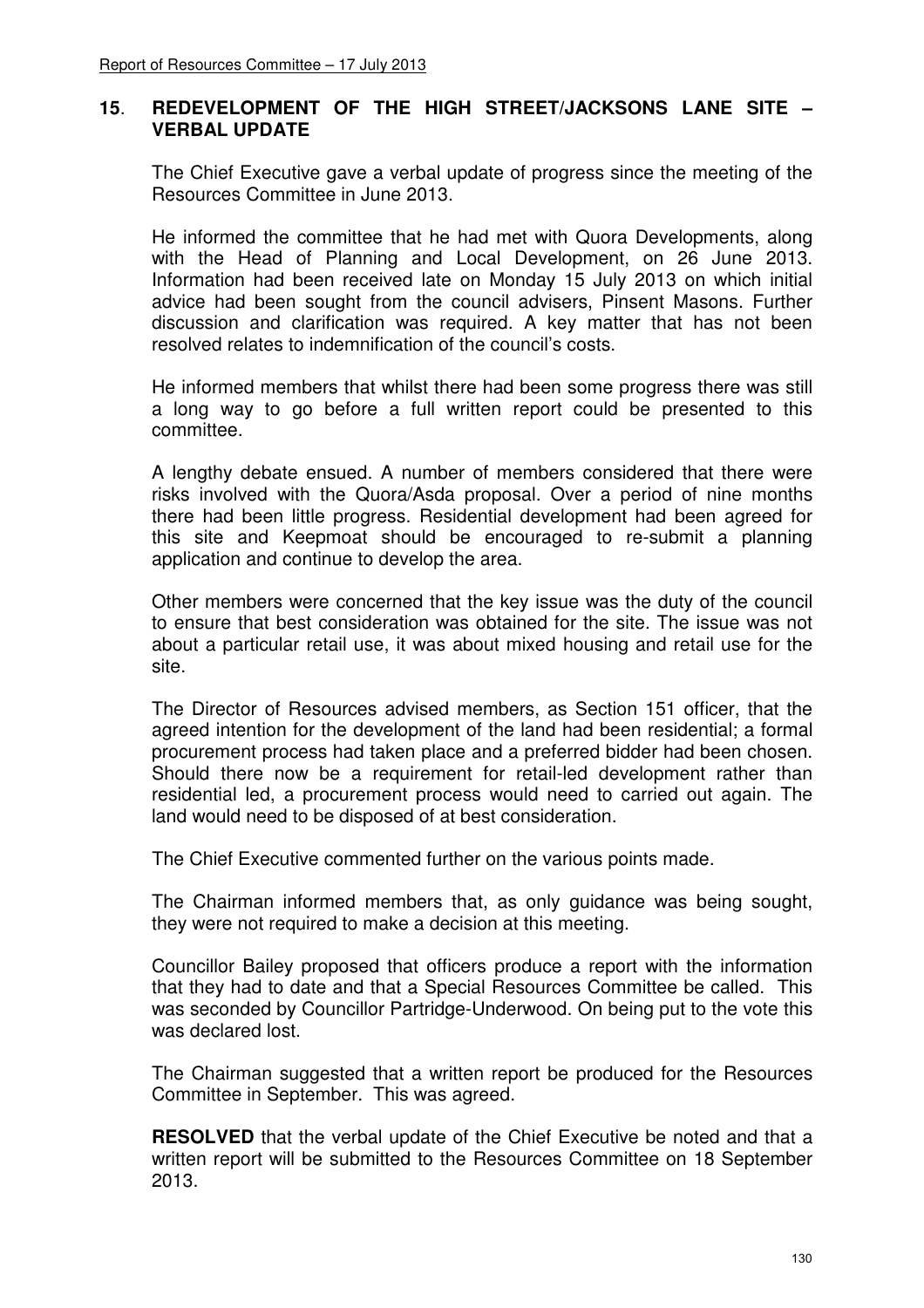### **16. RESTRUCTURING OF THE SENIOR MANAGEMENT TEAM**

 The annexed circulated exempt report of the Chief Executive and the Head of Paid Service was received on a proposed revision to the senior management structure.

 Appended to the report was the current senior level organisational chart, the proposed senior level organisational chart, the information relating to affected employees and an equality impact assessment.

 The proposal was to streamline the structure by deleting two Director posts and one Head of Service. The Head of Service role also included the Monitoring Officer role, which is a statutory post. Appropriate revised arrangements for the Monitoring Officer post would need to be in place.

 The council's Section 151 officer was also a statutory post and it was recommended that this role be designated to the Head of Finance from the time of the departure of the Director of Resources. There was also a need for a Deputy Section 151 officer and it was proposed that the Principal Accountancy Manager be designated to act as deputy.

 The report also referred to officers maintaining registration to a professional body to keep up with current practice. It was recommended that one professional fee, where appropriate, for relevant employees be paid.

 In April 2011 it had been agreed that all officers at Head of Service level would be appointed on Chief Officer terms and conditions. This had created an anomaly whereby Heads of Service were not able to receive time off in lieu to compensate for time spent at evening meetings and weekend events etc. The Chief Executive and Director posts have always had an informal arrangement in place and it was proposed that the time off in lieu policy should apply to Heads of Service.

(Councillor Bailey left the meeting at 9.15pm.)

### **R2 RECOMMENDED that:**

- (i) the proposals of the Head of Paid Service relating to the Senior Management Structure be endorsed by full Council;
- (ii) eligible employees identified in Appendix C of the report be retired early from the service of the council, in the interests of the efficient exercise of the council's functions with effect from a date to be agreed;
- (iii) eligible employees identified in Appendix C of the report receive pension scheme benefits with effect from their retirement date, in accordance with the provisions of Section 26 of the Local Government Pension Scheme Regulations 1997;
- (iv) with effect from the date of departure of the Director of Resources that the Head of Finance be designated as the council's Section 151 officer.